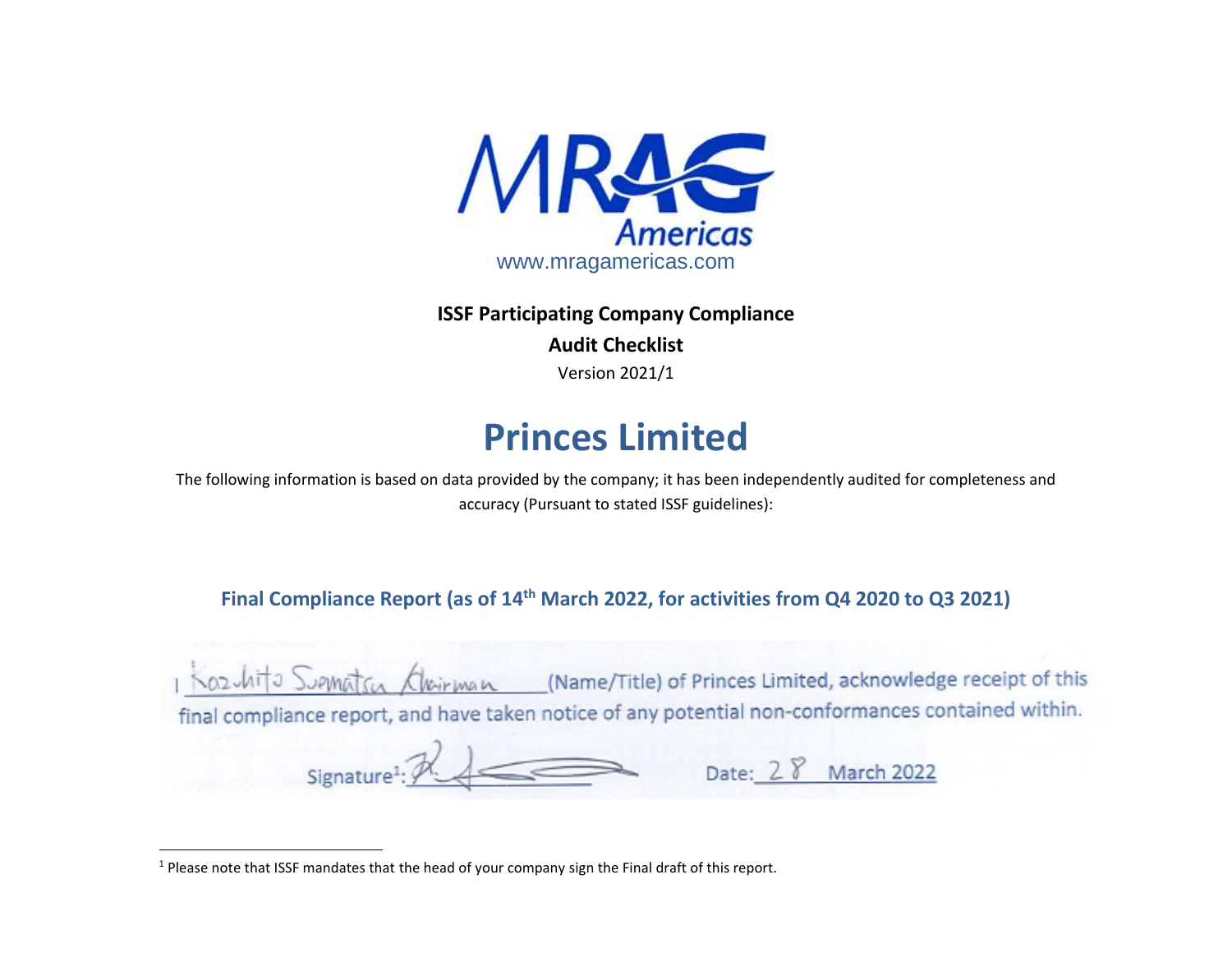## **General Audit Information**

| <b>Company Name</b>                                           | <b>Princes Limited</b>                                                                                         |                                |  |  |  |
|---------------------------------------------------------------|----------------------------------------------------------------------------------------------------------------|--------------------------------|--|--|--|
| <b>Affiliated Company Names</b>                               | Princes Tuna Mauritius (Indico Canning Ltd, Marine<br>Biotechnology Ltd), Princes Foods B.V.,                  |                                |  |  |  |
| <b>Company Address</b>                                        | Royal Liver Building,<br>Pier Head, Liverpool, L3 1NX<br><b>United Kingdom</b>                                 |                                |  |  |  |
| <b>Contact Information</b><br>(Name, Phone, Email)            | Neil Bohannon<br>Neil.Bohannon@princess.co.uk                                                                  |                                |  |  |  |
| Auditor Name(s)                                               | Patricia Bianchi<br>Jonah van Beijnen<br><b>Oleg Martens</b>                                                   | Erin Hrastar<br>Jason Anderson |  |  |  |
| <b>Audit Start Date</b>                                       | <b>11 October 2021</b>                                                                                         |                                |  |  |  |
| <b>Audit End Date</b>                                         | Preliminary audit results issued: Week of 24 January 2022<br>Final audit results issued: Week of 14 March 2022 |                                |  |  |  |
| Time zone(s) for coordinating remote<br>audit conference call | <b>United Kingdom</b>                                                                                          |                                |  |  |  |
| Language requirements for remote<br>audit conference call     | English                                                                                                        |                                |  |  |  |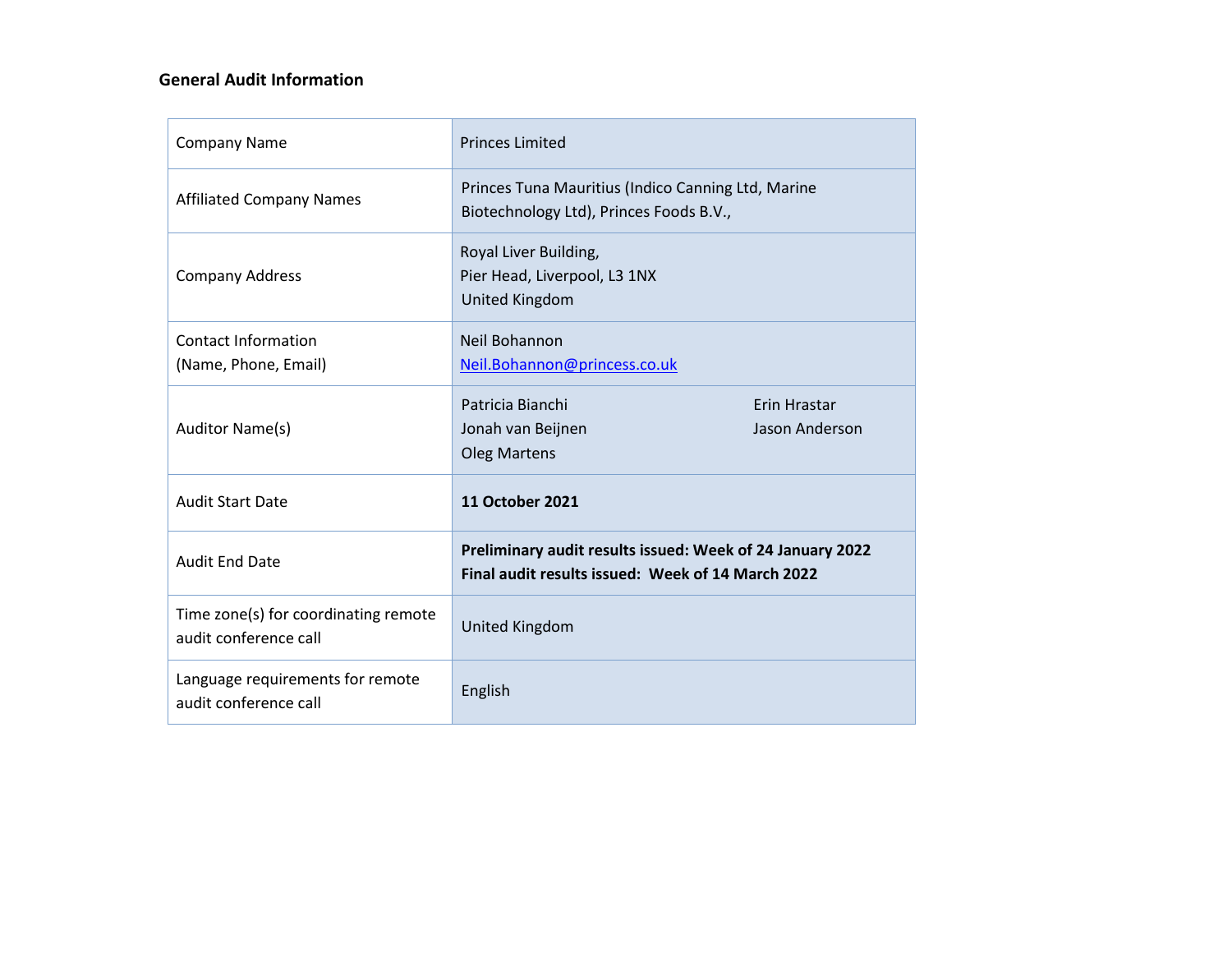| <b>Compliance Snapshot</b>                                                                            |           |      |                          |      |                |                          |                          |                          |
|-------------------------------------------------------------------------------------------------------|-----------|------|--------------------------|------|----------------|--------------------------|--------------------------|--------------------------|
| <b>Conservation Measure</b>                                                                           | Current   | 2020 | 2019                     | 2018 | 2017           | 2016                     | 2015                     | 2014                     |
| 1.1 RFMO Authorized Vessel Record                                                                     | OK        | OK   | OK                       | OK   | <b>OK</b>      | <b>OK</b>                | <b>OK</b>                | OK                       |
| 1.2 RFMO Participation                                                                                | OK        | OK   | OK                       | OK   | OK             | OK                       | OK                       | OK                       |
| 2.1 Product Traceability                                                                              | OK        | OK   | OK                       | OK   | OK             | <b>OK</b>                | <b>OK</b>                | OK                       |
| 2.2 Quarterly Data Submission to RFMO                                                                 | OK        | OK   | OK                       | OK   | OK             | <b>OK</b>                | <b>OBS</b>               | <b>MINOR</b>             |
| 2.3 Product Labelling by Species and Area of Capture                                                  | OK        | OK   | OK                       | OK   |                |                          |                          |                          |
| 2.4 Supply Chain Transparency, Audit, Reporting and Purchase Requirements                             | OK        | OK   | $\overline{\phantom{a}}$ |      | -              |                          |                          |                          |
| 3.1(a) Shark Finning Policy                                                                           | OK        | OK   | OK                       | OK   | OK             | <b>OK</b>                | <b>OK</b>                | OK                       |
| 3.1(b) Prohibition of Transactions with Shark Finning Vessels                                         | OK        | OK   | OK                       | OK   | OK             | OK                       | OK                       | OK                       |
| 3.1(c) Prohibition of Transactions with Companies without a Public Policy                             | OK        | OK   | OK                       | OK   | OK             | OK                       | OK                       | OK                       |
| 3.2 Large-scale Pelagic Driftnets                                                                     | OK        | OK   | <b>OK</b>                | OK   | OK             | <b>OK</b>                | <b>OK</b>                | OK                       |
| 3.3 Full Retention of tunas                                                                           | OK        | OK   | OK                       | OK   | OK             | OK                       | OK                       | OK                       |
| 3.4 Skippers Best Practices                                                                           | OK        | OK   | OK                       | OK   | OK             | <b>OK</b>                | <b>OK</b>                | OK                       |
| 3.5 Transactions w/ Vessels that use Only Non-Entangling FADs                                         | OK        | OK   | OK                       | OK   | OK             |                          |                          |                          |
| 3.6 Transactions with Vessels Implementing Best Practices for Sharks & Sea Turtles                    | N/A       | N/A  | N/A                      | N/A  | -              | $\overline{\phantom{a}}$ | $\overline{\phantom{a}}$ | $\overline{\phantom{a}}$ |
| 3.7 Transactions with Vessels or Companies with Vessel-Based FAD Management Policies                  | OK        |      |                          |      |                |                          |                          |                          |
| <b>4.1 UVI-IMO</b>                                                                                    | OK        | OK   | OK                       | OK   | OK             | <b>OK</b>                | OK                       | OK                       |
| 4.2 Purse Seine Unique Vessel Identifiers                                                             | OK        | OK   | OK                       | OK   | OK             | OK                       | OK                       | OK                       |
| 4.3(a) Observer Coverage                                                                              | OK        | OK   | OK                       | OK   | OK             | <b>OK</b>                | OK                       | OK                       |
| 4.4(a) Transshipments                                                                                 | OK        | OK   | OK                       | OK   | OK             | OK                       | OK                       | OK                       |
| 4.4(c) Transshipment at Sea - Observer Coverage                                                       | N/A       | N/A  | N/A                      | N/A  | $\overline{a}$ |                          |                          |                          |
| 5.1 IUU Fishing                                                                                       | OK        | OK   | <b>OK</b>                | OK   | OK             | <b>OK</b>                | <b>OK</b>                | OK                       |
| 5.2 IUU Product Response                                                                              | OK        | OK   | OK                       | OK   | OK             | <b>OK</b>                | OK                       | OK                       |
| 6.1 Transaction Ban for LPS vessels not Actively Fishing for Tuna on Dec. 31, 2012                    | OK        | OK   | OK                       | OK   | OK             | OK                       | OK                       | OK                       |
| 6.2(e) Purchases from PS Vessels in Fleets with Other Vessels not in Compliance w/ CMs 6.1 and 6.2(a) | OK        | OK   | OK                       | OK   | $\overline{a}$ |                          |                          |                          |
| 7.1(a) Registration of Controlled Vessels (purse seine and supply & tender)                           | N/A       | N/A  | N/A                      | N/A  | N/A            | N/A                      | N/A                      | N/A                      |
| 7.1(b) Registration of Controlled Vessels (longline)                                                  | N/A       | N/A  | N/A                      |      |                |                          |                          |                          |
| 7.2 Threshold Requirement for PVR Listing                                                             | OK        | OK   | OK                       | OK   |                |                          |                          |                          |
| 7.3 Purchases from PVR Vessels (large Purse Seine)                                                    | <b>OK</b> | OK   | OK                       | OK   | OK             | OK                       |                          |                          |
| 7.4 Supply and Tender Vessels                                                                         | N/A       | N/A  | N/A                      | N/A  |                |                          |                          |                          |
| 7.5 Purchases from PVR Vessels (longline)                                                             | N/A       | N/A  | $\overline{\phantom{a}}$ |      |                |                          |                          |                          |
| 8.1 Exemption for Very Small Purse Seine Vessels                                                      | N/A       | N/A  | N/A                      | N/A  | N/A            | N/A                      | N/A                      | N/A                      |
| 9.1 Public Policy on Social and Labor Standards                                                       | OK        |      | $\overline{\phantom{a}}$ |      | -              |                          |                          | $\overline{\phantom{a}}$ |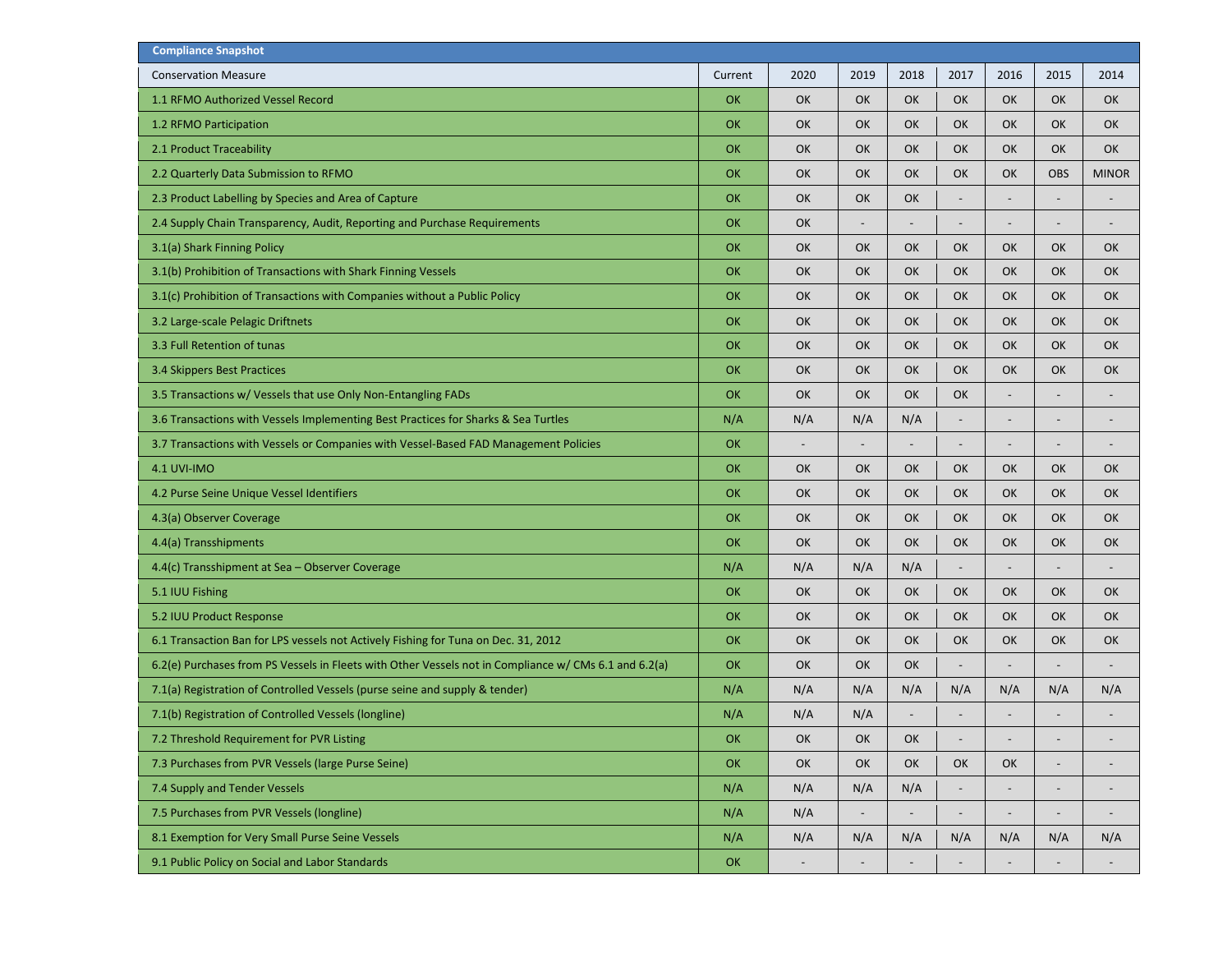|                                    | <b>Audit purpose</b>                                                                                                                                                                                                                                                                                                                                                                                                                                |
|------------------------------------|-----------------------------------------------------------------------------------------------------------------------------------------------------------------------------------------------------------------------------------------------------------------------------------------------------------------------------------------------------------------------------------------------------------------------------------------------------|
| <b>Audit objective</b>             | The purpose of this audit is to validate participating company compliance with all ISSF conservation measures in<br>place for the year of activity being audited.                                                                                                                                                                                                                                                                                   |
| Audit criteria                     | The PC compliance audits cover all conservation measures as defined in the ISSF Participating Company<br>Compliance: Audit Policy Document and Standard Operating Procedures, Version 2020/1.                                                                                                                                                                                                                                                       |
| <b>Audit outcomes</b>              | The auditing serves as an assessment of conformance by PCs. Any significant gaps in conformance and where<br>corrective actions may be necessary will be specified. Timelines for remediation will be prescribed by MRAG in<br>the audit report, however any sanctions or other actions will be at the discretion of ISSF. Depending on the<br>nature of the non-conformance and the required corrective action, a follow up audit may be required. |
| <b>Purpose of this</b><br>document | All auditors will follow this checklist for conducting ISSF PC Compliance audits. The completed and approved<br>copy of this checklist will serve as the audit report for each participating company.                                                                                                                                                                                                                                               |
| Other relevant<br>documentation    | ISSF Participating Company Compliance: Audit Policy Document and Standard Operating Procedures, Version<br>2020/1.                                                                                                                                                                                                                                                                                                                                  |

|                                     | <b>Conformance with ISSF Commitments</b>                                                                                                                                                                                                                                                                                                                                                                                                                                                                                                                                                                                                                            |  |  |  |  |  |  |  |
|-------------------------------------|---------------------------------------------------------------------------------------------------------------------------------------------------------------------------------------------------------------------------------------------------------------------------------------------------------------------------------------------------------------------------------------------------------------------------------------------------------------------------------------------------------------------------------------------------------------------------------------------------------------------------------------------------------------------|--|--|--|--|--|--|--|
| Non-<br>conformances                | Non-conformances must be raised against specific ISSF conservation measures. The severity of the non-<br>conformance – and whether this jeopardizes the integrity of the ISSF program – determines which non-<br>conformances are raised.                                                                                                                                                                                                                                                                                                                                                                                                                           |  |  |  |  |  |  |  |
| <b>Grading</b>                      | MRAG Americas defines audit findings as follows:<br>Conformance (Ok) - the PC can provide evidence of compliance with a conservation measure<br>٠<br>Observations - the PC is currently in compliance but there is a high risk that non-conformance could occur<br>$\bullet$<br>inadvertently without implementing preventative actions<br>Minor Non-conformance – the PC does not comply with a conservation measure, but this does not<br>$\bullet$<br>compromise the integrity of the ISSF initiatives<br>Major Non-conformance – the PC does not comply with a conservation measure, and this compromises the<br>$\bullet$<br>integrity of the ISSF initiatives |  |  |  |  |  |  |  |
| <b>MRAG Americas'</b><br>procedures | MRAG Americas' procedures for handling non-conformances for PCs are as follows:<br>MRAG Americas substantiates conformance through documented evidence.<br>$\bullet$                                                                                                                                                                                                                                                                                                                                                                                                                                                                                                |  |  |  |  |  |  |  |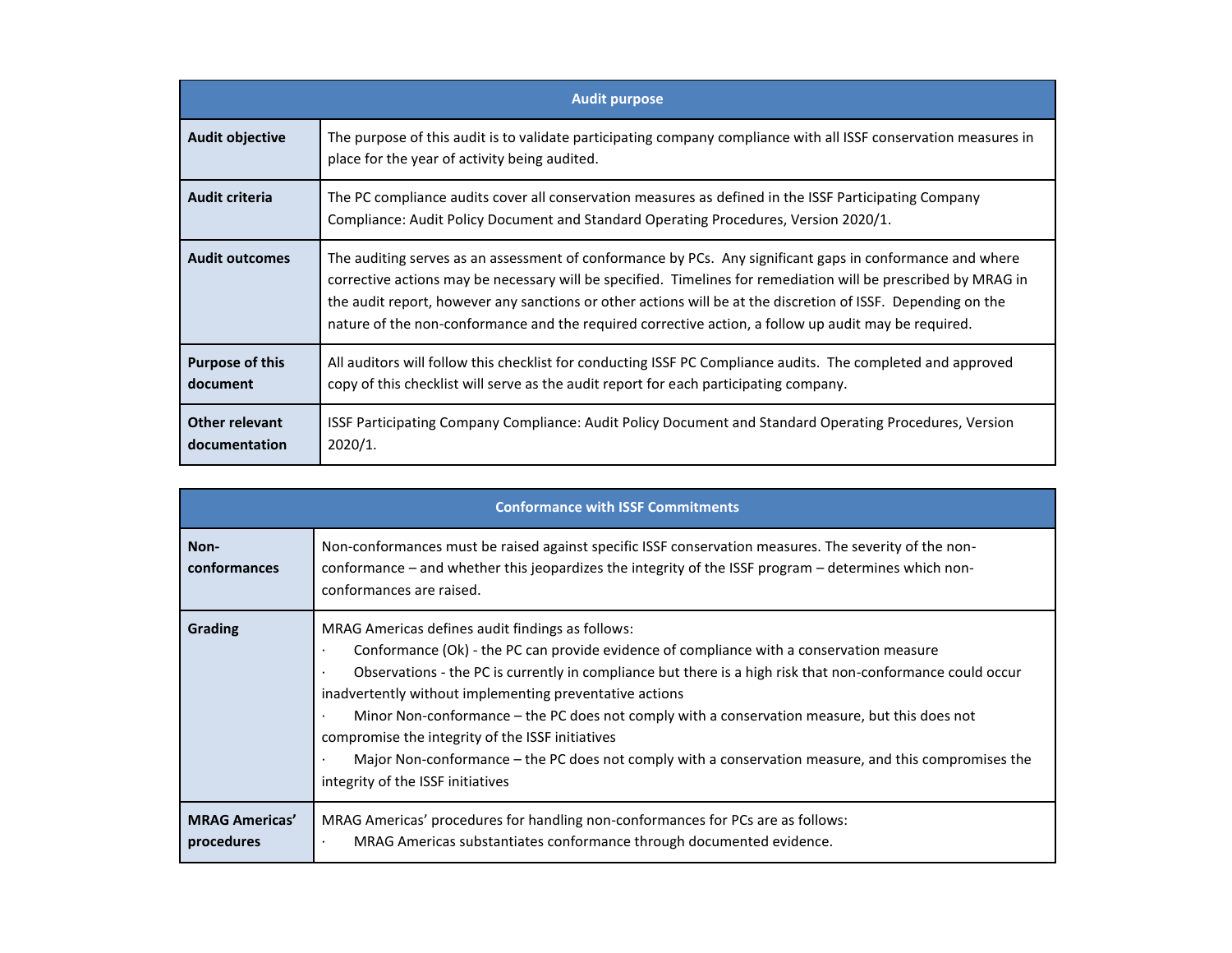|                                                     | Where a company cannot provide documented evidence of conformance with a conservation measure, a<br>$\bullet$<br>non-conformance must be issued.<br>All non-conformances must be graded either major or minor.<br>$\bullet$<br>In the case of a non-conformance, ISSF may require a Corrective Action Response (CAR). The corrective<br>$\bullet$<br>actions must be in place and evidence of addressing the condition must supplied to MRAG or ISSF within an agreed<br>timescale or a follow up audit may be required. |
|-----------------------------------------------------|--------------------------------------------------------------------------------------------------------------------------------------------------------------------------------------------------------------------------------------------------------------------------------------------------------------------------------------------------------------------------------------------------------------------------------------------------------------------------------------------------------------------------|
| <b>Corrective Action</b><br><b>Responses (CARs)</b> | To rectify non-conformances, the PC may be given the opportunity to provide a CAR. The nature of the CAR is at<br>the discretion of the PC. MRAG Americas does not advise on what specific corrective action the PC may take but<br>will assess whether the CAR is expected to address the non-conformance. MRAG Americas will also not provide<br>advice with respect to any sanction that might be applied to a PC resulting from identified non-conformances.<br>Such action will be at the discretion of the ISSF.   |

## **Table 1: Conservation Measures and Conformance Levels**

| <b>CM</b> | Category                                               | <b>Category Guidance</b>                                                                                                                                                                                                                                                                                                                                                                                                                                                                                                                                                                                                                                                            | <b>Gear Type</b> | <b>Means of Verification</b>                                                                                                                                                                                                                                                                                                                                                                                                                                                         | Grade | <b>Evidence</b>                                                                                                                                                                                                                                                                                                                                                                                                                                                               | <b>Corrective Action</b> |
|-----------|--------------------------------------------------------|-------------------------------------------------------------------------------------------------------------------------------------------------------------------------------------------------------------------------------------------------------------------------------------------------------------------------------------------------------------------------------------------------------------------------------------------------------------------------------------------------------------------------------------------------------------------------------------------------------------------------------------------------------------------------------------|------------------|--------------------------------------------------------------------------------------------------------------------------------------------------------------------------------------------------------------------------------------------------------------------------------------------------------------------------------------------------------------------------------------------------------------------------------------------------------------------------------------|-------|-------------------------------------------------------------------------------------------------------------------------------------------------------------------------------------------------------------------------------------------------------------------------------------------------------------------------------------------------------------------------------------------------------------------------------------------------------------------------------|--------------------------|
| 1.1       | <b>Tuna RFMO</b><br><b>Authorized Vessel</b><br>Record | All purchases must be from vessels<br>listed on the authorized vessel<br>record of the RFMO governing the<br>ocean area in which the tuna was<br>caught, at the time of the fishing<br>trip, so long as the vessel is of a size<br>subject to listing in the RFMO<br>authorized vessel record.<br>For any purchases from non-PVR<br>vessels, maintain a system to check<br>and approve vessel listing. If<br>company sources from vessels not<br>registered with an RFMO, it must<br>provide audit team with supporting<br>evidence (such as National vessel<br>registries, copies of vessel licenses,<br>etc.) to<br>demonstrate effectiveness of<br>procurement screening system. | All              | Auditor reviews company<br>system to ensure that<br>purchases are from<br>properly listed vessels. If<br>company<br>sources from vessels not<br>registered with an RFMO,<br>auditor reviews additional<br>evidence that<br>vessel was exempt from<br>RFMO listing and legally<br>authorized to fish during<br>the audit period.<br>The traceability exercises,<br>reviewing<br>RFMO yessel records and<br>checking ocean areas<br>where vessels are<br>fishing, verifies the system. | Ok    | Company has system in<br>place to screen vessels<br>against RFMO and national<br>records during<br>procurement. Auditor was<br>able to verify that all<br>vessels listed in the<br>quarterly reports are<br>registered with the<br>relevant RFMO or<br>competent national<br>authority.<br>All selected vessels that<br>are part of the traceability<br>exercise are properly listed<br>in RFMO authorized vessel<br>records, or by their<br>competent national<br>authority. |                          |
| 1.2       | <b>RFMO Participation</b>                              | All purchases must be from vessels<br>flagged to a member or cooperating<br>non-member (CNM) of the relevant<br>RFMO or have applied with the<br>RFMO for either status. If                                                                                                                                                                                                                                                                                                                                                                                                                                                                                                         | All              | Auditor reviews quarterly<br>data sent by the company<br>to the RFMO to check that<br>all vessels meet this<br>requirement.                                                                                                                                                                                                                                                                                                                                                          | Ok    | All vessels listed in the<br>quarterly RFMO reports<br>are flagged to either a<br>member or a participating<br>non-member.                                                                                                                                                                                                                                                                                                                                                    |                          |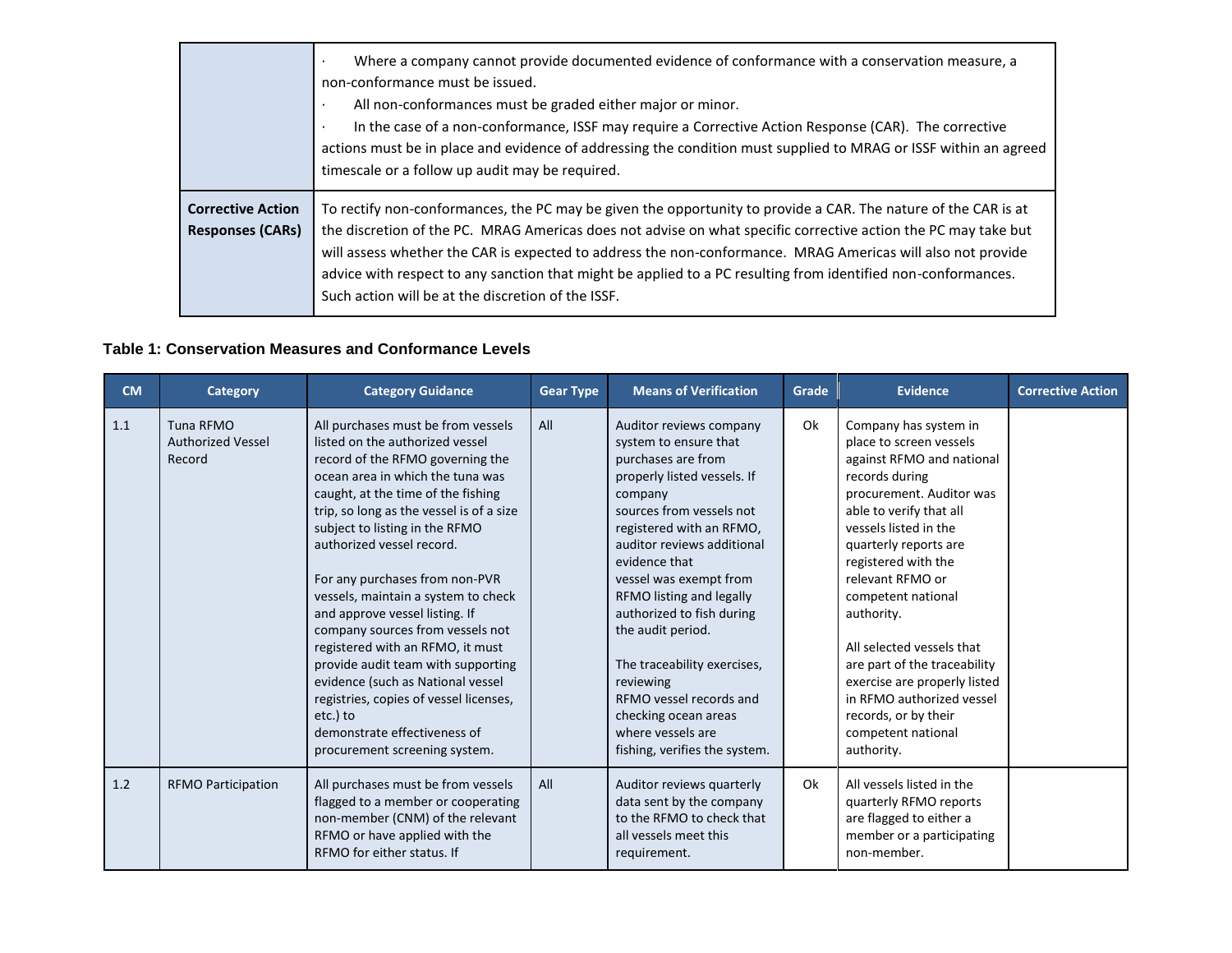| <b>CM</b> | Category                                    | <b>Category Guidance</b>                                                                                                                                                                                                                                                                                                                                                                                                                                                                                                                                                            | <b>Gear Type</b> | <b>Means of Verification</b>                                                                                                                                                                                                                                                                                                                                                                                                                                                | Grade | <b>Evidence</b>                                                                                                                                                                                                                                                                                                                                | <b>Corrective Action</b> |
|-----------|---------------------------------------------|-------------------------------------------------------------------------------------------------------------------------------------------------------------------------------------------------------------------------------------------------------------------------------------------------------------------------------------------------------------------------------------------------------------------------------------------------------------------------------------------------------------------------------------------------------------------------------------|------------------|-----------------------------------------------------------------------------------------------------------------------------------------------------------------------------------------------------------------------------------------------------------------------------------------------------------------------------------------------------------------------------------------------------------------------------------------------------------------------------|-------|------------------------------------------------------------------------------------------------------------------------------------------------------------------------------------------------------------------------------------------------------------------------------------------------------------------------------------------------|--------------------------|
|           |                                             | membership is not possible under<br>the RFMO Convention, processors,<br>traders, importers, transporters,<br>marketers, and others involved in<br>the seafood industry shall conduct<br>transactions only with those vessels<br>that are flagged to Invited Experts,<br>or another approved designation, to<br>any such RFMO.                                                                                                                                                                                                                                                       |                  |                                                                                                                                                                                                                                                                                                                                                                                                                                                                             |       | All vessels that are part of<br>the traceability exercise<br>are properly flagged and<br>are a member or<br>cooperating non-member<br>of RFMO relevant to<br>fishing area.                                                                                                                                                                     |                          |
| 2.1       | <b>Product Traceability</b>                 | Demonstrate ability to trace<br>products from can code or sales<br>invoice to vessel and trip.                                                                                                                                                                                                                                                                                                                                                                                                                                                                                      | All              | Auditor will review recent<br>mock recalls, if available,<br>and select a sample (i.e., all<br>sales for a specific month)<br>of can codes or sales<br>invoices by label and<br>destination from which the<br>company will conduct<br>traceability exercises. If the<br>company produces cans<br>from loins, or sells loins as a<br>finished good, these<br>products must be included<br>in the assessment and the<br>traceability exercise will<br>cover a 3-month period. | Ok    | The company has a<br>suitable traceability<br>system in place that allows<br>all product codes and<br>produced volumes to be<br>traced through all stages<br>of the supply chain back to<br>the vessel and vessel trip.                                                                                                                        |                          |
| 2.2       | <b>Quarterly Data</b><br>Submission to RFMO | a. Send information for all round<br>fish purchases (skipjack, albacore,<br>yellowfin, bigeye), as described in<br>the measure, to RFMO scientific<br>bodies for each quarter by the last<br>day of the following calendar<br>quarter.<br>b. As described by ISSF, for each<br>quarter, Participating Companies<br>are required to report (no later than<br>the last day of the following<br>calendar quarter) if they have no<br>purchase of round fish (in total or<br>from a typical RFMO region).<br>c. A Participating Company that only<br>purchases loins and finished goods | All              | Auditor checks that the<br>required reporting format<br>has been used<br>and that information has<br>been sent on time by<br>companies to RFMO for all<br>purchases.<br>If applicable, auditor checks<br>if PC has notified the<br>relevant RFMO(s)<br>that company did not<br>purchase any round fish for<br>a specific quarter.<br>If applicable, auditor checks<br>that quarterly emails have<br>been sent to rfmodata@iss-                                              | Ok    | All RFMO data was<br>submitted to the relevant<br>RFMOs using the proper<br>format and in accordance<br>with the CM timeline<br>requirements.<br>The auditor was able to<br>locate all vessels and<br>corresponding trips from<br>direct whole round<br>purchases identified in the<br>traceability exercise in the<br>submitted RFMO reports. |                          |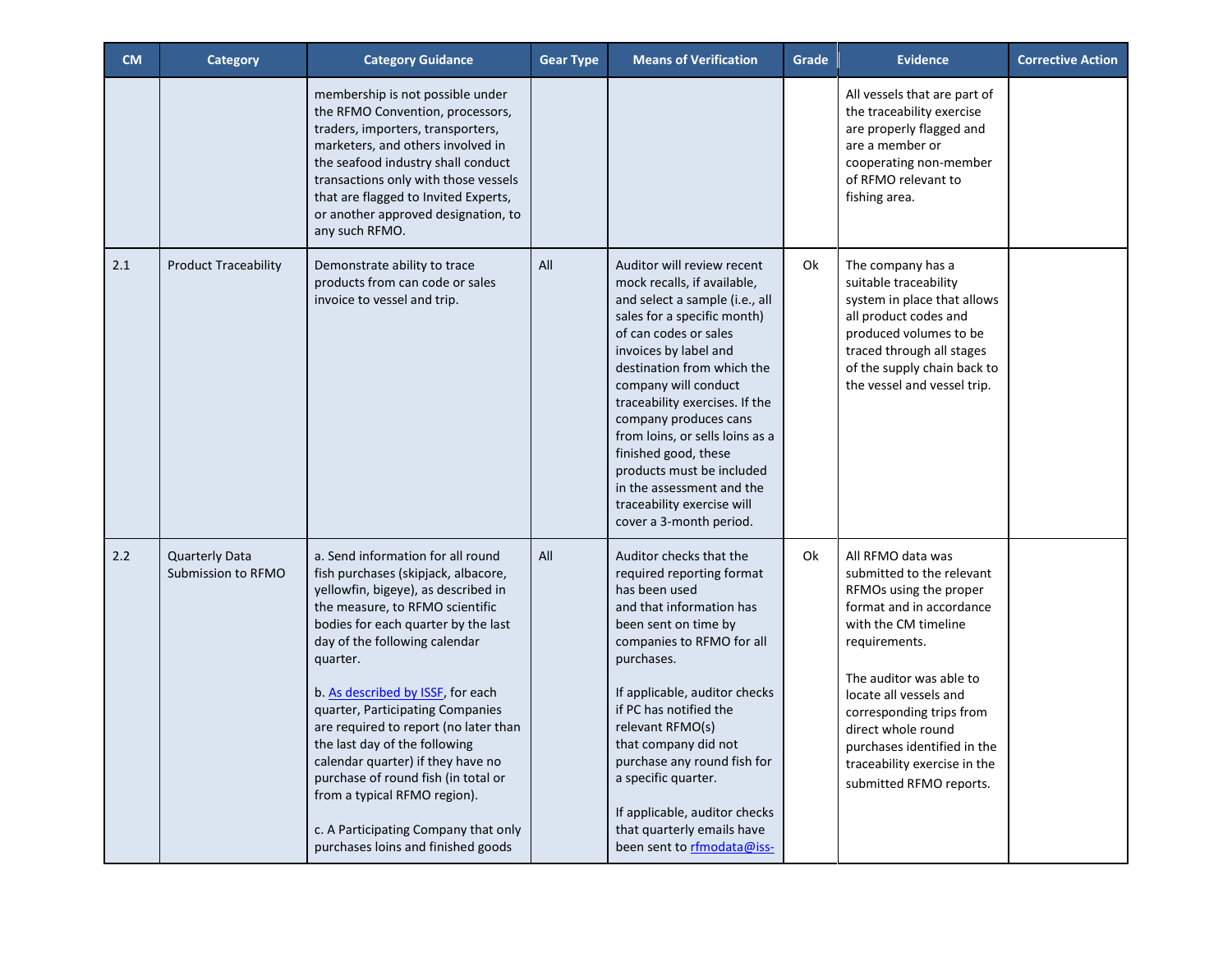| <b>CM</b> | <b>Category</b>                                        | <b>Category Guidance</b>                                                                                                                                                                                                                                                                                                                                                                                                                                                                                                                                                                                                                                                                                                                                                                                                                                                                                                                              | <b>Gear Type</b> | <b>Means of Verification</b>                                                                                                                                                                                                                                                                                          | Grade | <b>Evidence</b>                                                                                                                                                                                                       | <b>Corrective Action</b> |
|-----------|--------------------------------------------------------|-------------------------------------------------------------------------------------------------------------------------------------------------------------------------------------------------------------------------------------------------------------------------------------------------------------------------------------------------------------------------------------------------------------------------------------------------------------------------------------------------------------------------------------------------------------------------------------------------------------------------------------------------------------------------------------------------------------------------------------------------------------------------------------------------------------------------------------------------------------------------------------------------------------------------------------------------------|------------------|-----------------------------------------------------------------------------------------------------------------------------------------------------------------------------------------------------------------------------------------------------------------------------------------------------------------------|-------|-----------------------------------------------------------------------------------------------------------------------------------------------------------------------------------------------------------------------|--------------------------|
|           |                                                        | from other ISSF participating<br>companies is exempt from sending<br>RFMO data. However, the company<br>must affirm quarterly via an<br>unprompted email to<br>rfmodata@iss-foundation.org<br>This measure requires a specific<br>reporting format (available here) be<br>used for all RFMO submissions.                                                                                                                                                                                                                                                                                                                                                                                                                                                                                                                                                                                                                                              |                  | foundation.org<br>when company only<br>purchases loins and/or<br>finished goods.                                                                                                                                                                                                                                      |       |                                                                                                                                                                                                                       |                          |
| 2.3       | Product Labelling by<br>Species and Area of<br>Capture | Processors, traders, importers,<br>transporters, marketers and others<br>involved in the seafood<br>industry shall on all product<br>labeling, or through a<br>publicly available web-based system<br>by product, for all branded tuna<br>products:<br>1. Identify the species of tuna<br>contained in the product. For<br>example:<br>Katsuwonus pelamis, Skipjack,<br>Bonite, Listado<br>Thunnus alalunga, Albacore,<br>Germon, Atún blanco<br>Thunnus albacares, Yellowfin, Thon<br>Jaune, Rabil<br>Thunnus obesus, Bigeye, Thon<br>Obese, Patudo<br>2. Identify the ocean of capture for<br>the tuna contained in the product. If<br>mentioning FAO area, the following<br>format should be used:<br>Area 18 (Arctic Sea)<br>Area 21 (Atlantic, Northwest)<br>Area 27 (Atlantic, Northeast)<br>Area 31 (Atlantic, Western Central)<br>Area 34 (Atlantic, Eastern Central)<br>Area 37 (Mediterranean & Black Sea)<br>Area 41 (Atlantic, Southwest) | All              | Auditor obtains list of<br>consumer-facing branded<br>products and checks that<br>said list includes<br>information on the species<br>of tuna (scientific name<br>and/or common name),<br>and ocean of capture.<br>Auditor may also verify<br>conformance with<br>this CM during the annual<br>traceability exercise. | Ok    | Company provided list of<br>all product types to<br>auditor. Several codes<br>were selected at random,<br>for which Company<br>provided evidence of<br>species name and area of<br>capture appearing on<br>packaging. |                          |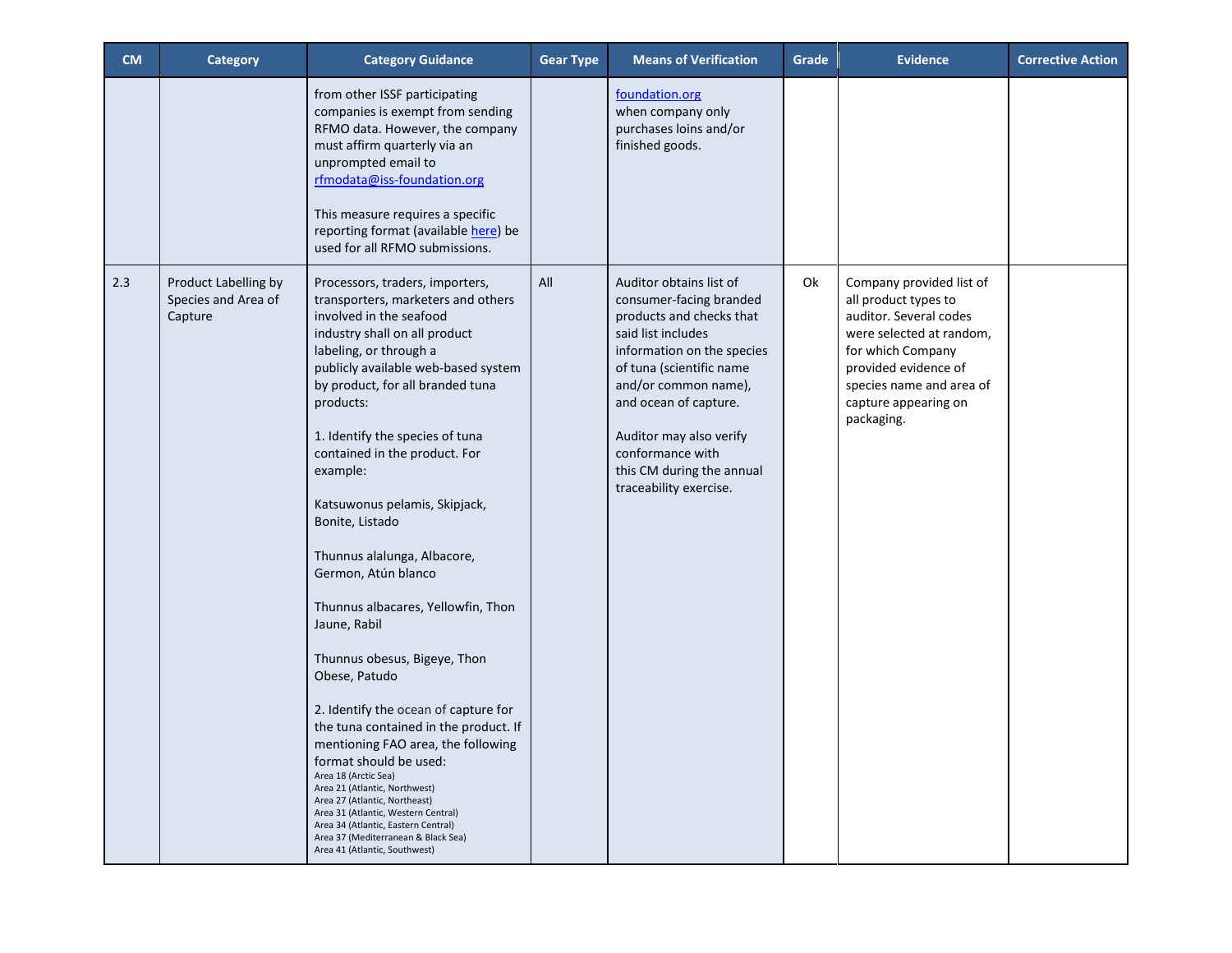| <b>CM</b> | Category                                                                          | <b>Category Guidance</b>                                                                                                                                                                                                                                                                                                                                                                                                                                                                                                                                                                                                                                                                                                                                                                                                                                                                                                                                          | <b>Gear Type</b> | <b>Means of Verification</b>                                                                                                                                                                                                                                                                                                                                                                                                                                                                                                                                                                                                                                                                                                                                 | Grade | <b>Evidence</b>                                                                                                                                                                                                                                                                                                                                                                                                                                                                                                                                                                                                                    | <b>Corrective Action</b> |
|-----------|-----------------------------------------------------------------------------------|-------------------------------------------------------------------------------------------------------------------------------------------------------------------------------------------------------------------------------------------------------------------------------------------------------------------------------------------------------------------------------------------------------------------------------------------------------------------------------------------------------------------------------------------------------------------------------------------------------------------------------------------------------------------------------------------------------------------------------------------------------------------------------------------------------------------------------------------------------------------------------------------------------------------------------------------------------------------|------------------|--------------------------------------------------------------------------------------------------------------------------------------------------------------------------------------------------------------------------------------------------------------------------------------------------------------------------------------------------------------------------------------------------------------------------------------------------------------------------------------------------------------------------------------------------------------------------------------------------------------------------------------------------------------------------------------------------------------------------------------------------------------|-------|------------------------------------------------------------------------------------------------------------------------------------------------------------------------------------------------------------------------------------------------------------------------------------------------------------------------------------------------------------------------------------------------------------------------------------------------------------------------------------------------------------------------------------------------------------------------------------------------------------------------------------|--------------------------|
|           |                                                                                   | Area 47 (Atlantic, Southeast)<br>Area 48 (Atlantic, Antarctic)<br>Area 51 (Indian Ocean, Western)<br>Area 57 (Indian Ocean, Eastern)<br>Area 58 (Indian Ocean, Antarctic & Southern)<br>Area 61 (Pacific, Northwest)<br>Area 67 (Pacific, Northeast)<br>Area 71 (Pacific, Western Central)<br>Area 77 (Pacific, Eastern Central)<br>Area 81 (Pacific, Southwest)<br>Area 87 (Pacific, Southeast)<br>Area 88 (Pacific, Antarctic)                                                                                                                                                                                                                                                                                                                                                                                                                                                                                                                                  |                  |                                                                                                                                                                                                                                                                                                                                                                                                                                                                                                                                                                                                                                                                                                                                                              |       |                                                                                                                                                                                                                                                                                                                                                                                                                                                                                                                                                                                                                                    |                          |
| 2.4       | Supply Chain<br>Transparency, Audit,<br>Reporting and<br>Purchase<br>Requirements | <b>ISSF Participating Companies will be</b><br>exempt from compliance with this<br>measure until December 31, 2022, if<br>they publish by January 31, 2020,<br>and annually thereafter:<br>(a) the percentage of their<br>purchases (measured in round ton<br>equivalents) for each of the<br>following Fishery Source categories:<br>1. MSC-certified fisheries eligible<br>to use the MSC label.<br>2. Comprehensive FIPs <sup>2</sup><br>that are publicly listed and<br>scoring A, B or C in their initial<br>listing.<br>3. Comprehensive FIPs that are<br>publicly listed and scoring D or<br>E.<br>4. Fisheries that have entered full<br>assessment for MSC<br>certification but are not in a<br>comprehensive FIP that is<br>publicly listed.<br>5. None of the above.<br>(b) the percentage of their<br>purchases (measured in round ton<br>equivalents) for each of the<br>following Supplier Source<br>categories:<br>1. ISSF participating companies | All              | <b>Auditor reviews</b><br>Participating Company's<br>public website, as well<br>evidence provided by the<br>Company, to determine<br>whether the percentage of<br>their purchases for the<br>audit year was reported for<br>each of the Fishery Source<br>and each of the Supplier<br>Source categories.<br><b>Auditor reviews</b><br>FisheryProgress.org FIP<br>listing for classification<br>information<br>(Comprehensive and<br>scoring).<br>Auditor will assess the<br>reasonableness of the<br>reported percentages on<br>the basis of data provided<br>by the Company, including<br>source of product, a<br>breakdown of round fish,<br>loins and processed goods,<br>and associated conversion<br>factors used to estimate<br>round fish equivalent. | Ok    | Company provide link<br>where statement can be<br>found: https://www.princ<br>esgroup.com/csr/<br>Statement is updated to<br>cover the audit period,<br>includes the required<br>categories, and company<br>included statement of<br>intent to decrease<br>sourcing from the none of<br>the above categories.<br>Company provided<br>explanation of<br>methodology used to<br>determine category<br>percentages and<br>highlighted which round<br>fish volumes originated<br>from the various source<br>categories.<br>Based on the available<br>evidence, auditor finds<br>company's declared<br>percentages to be<br>reasonable. |                          |

 $^2$  ISSF Participating Companies that source from a fishery that had been in a publicly listed comprehensive FIP in the past 12 months, may continue to count this sourcing against their FIP percentage under 3(a)(2) and (3).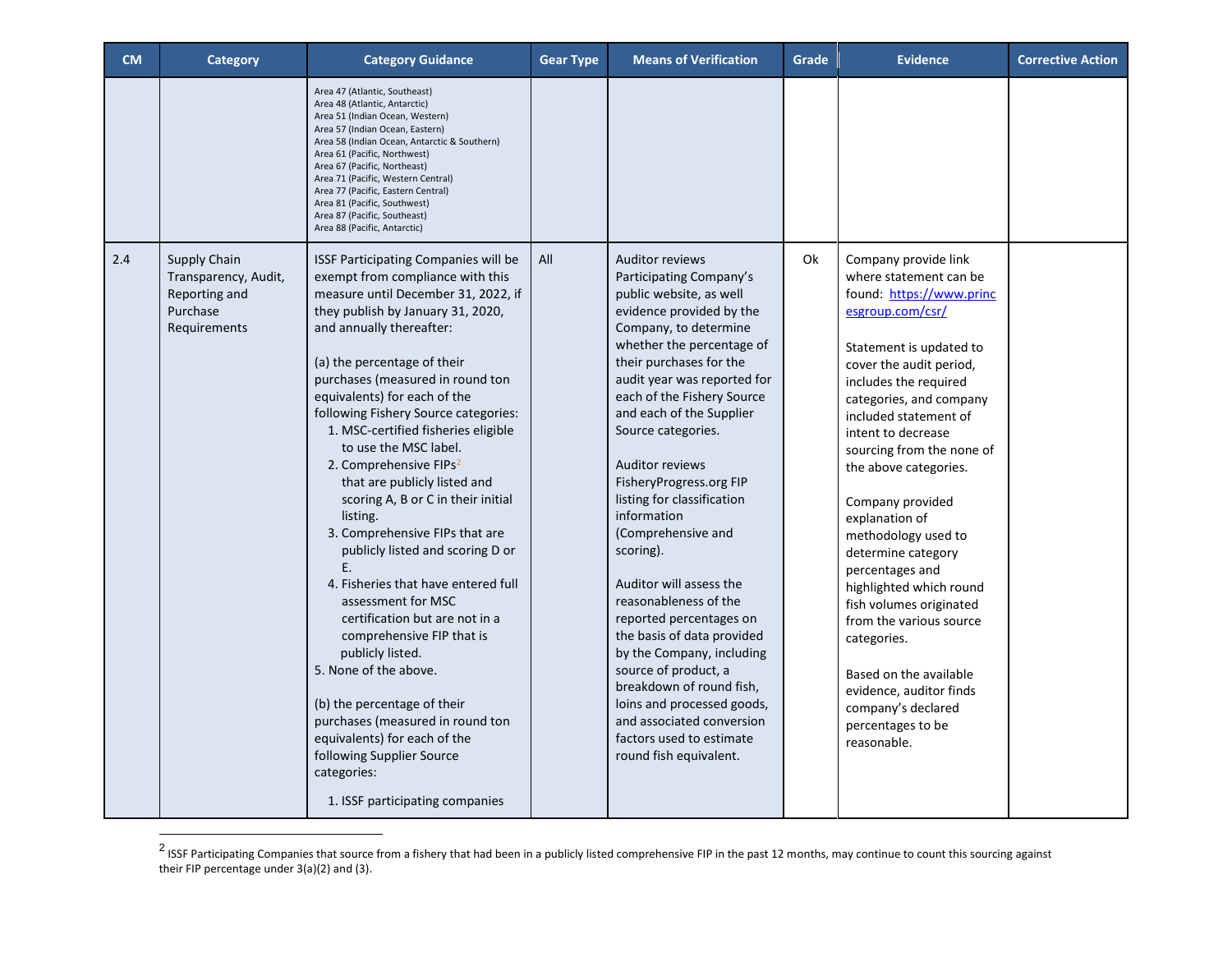| <b>CM</b> | <b>Category</b>                                                                                                | <b>Category Guidance</b>                                                                                                                                                                                                                                            | <b>Gear Type</b> | <b>Means of Verification</b>                                                                                                                                                                                                                                                                                                                                                                      | Grade | <b>Evidence</b>                                                                                                                                                                                                                                                                                                                               | <b>Corrective Action</b> |
|-----------|----------------------------------------------------------------------------------------------------------------|---------------------------------------------------------------------------------------------------------------------------------------------------------------------------------------------------------------------------------------------------------------------|------------------|---------------------------------------------------------------------------------------------------------------------------------------------------------------------------------------------------------------------------------------------------------------------------------------------------------------------------------------------------------------------------------------------------|-------|-----------------------------------------------------------------------------------------------------------------------------------------------------------------------------------------------------------------------------------------------------------------------------------------------------------------------------------------------|--------------------------|
|           |                                                                                                                | 2. Data Check Companies<br>3. Direct from vessels<br>4. None of the above<br>(c) a statement of intent to decrease<br>purchases from the "none of the<br>above" categories in 3(a) and (b)<br>above.                                                                |                  | The auditor will also check<br>that there is a statement of<br>intent published on the<br>Company's website as<br>described in the guidance.                                                                                                                                                                                                                                                      |       |                                                                                                                                                                                                                                                                                                                                               |                          |
| 3.1(a)    | <b>Shark-Finning Policy</b>                                                                                    | Company establishes and publishes<br>policy prohibiting shark finning and<br>requiring sharks be landed with fins<br>naturally attached if retained. <sup>3</sup>                                                                                                   | All              | Auditor reviews company<br>website for published<br>policy. In the event the<br>company does not maintain<br>a website, auditor obtains<br>copy of policy from<br>company point of contact.<br>The company should also<br>clarify how this policy is<br>made public. Auditor<br>reviews policy to determine<br>if it requires sharks to be<br>landed with fins naturally<br>attached if retained. | 0k    | Auditor reviewed<br>company's policy, which<br>meets CM requirements:<br>https://www.princesgroup<br>.com/wp-<br>content/uploads/2021/01/<br>Princes-Wild-Caught-<br>Seafood-January-2021-<br>final.pdf                                                                                                                                       |                          |
| 3.1(b)    | Prohibition of<br><b>Transactions with</b><br><b>Shark-Finning Vessels</b>                                     | Refrain from transactions with<br>vessels that have shark finned,<br>and/or do not land sharks with fins<br>naturally attached if retained, <sup>3</sup><br>within two years of the product<br>purchase date (as found by RFMO or<br>competent national authority). | All              | Auditor reviews company<br>system for ensuring no<br>transactions with vessels<br>that practice shark finning<br>and/or do not land all<br>sharks with fins naturally<br>attached if retained.                                                                                                                                                                                                    | Ok    | Company screens vessels<br>during procurement to<br>ensure they have not been<br>cited for finning sharks.<br>None of the vessels listed<br>in the quarterly RFMO<br>reports were cited for<br>shark finning.<br>None of the selected<br>vessels that are part of the<br>traceability exercise have<br>been associated with shark<br>finning. |                          |
| 3.1(c)    | Prohibition of<br>Transactions with<br>Companies without a<br><b>Public Policy</b><br><b>Prohibiting Shark</b> | No transactions with companies<br>that do not have a public policy<br>prohibiting shark finning and<br>requiring sharks be landed with fins<br>naturally attached if retained. If                                                                                   | All              | Auditor reviews company<br>procedure for ensuring that<br>all tuna purchases have<br>come from a company that<br>has a public policy                                                                                                                                                                                                                                                              | Ok    | Company either sourced<br>from vessels registered on<br>the PVR and in good<br>standing for this measure<br>or provided anti shark                                                                                                                                                                                                            |                          |

<sup>&</sup>lt;sup>3</sup> This section of the measure becomes effective on 31 December 2022.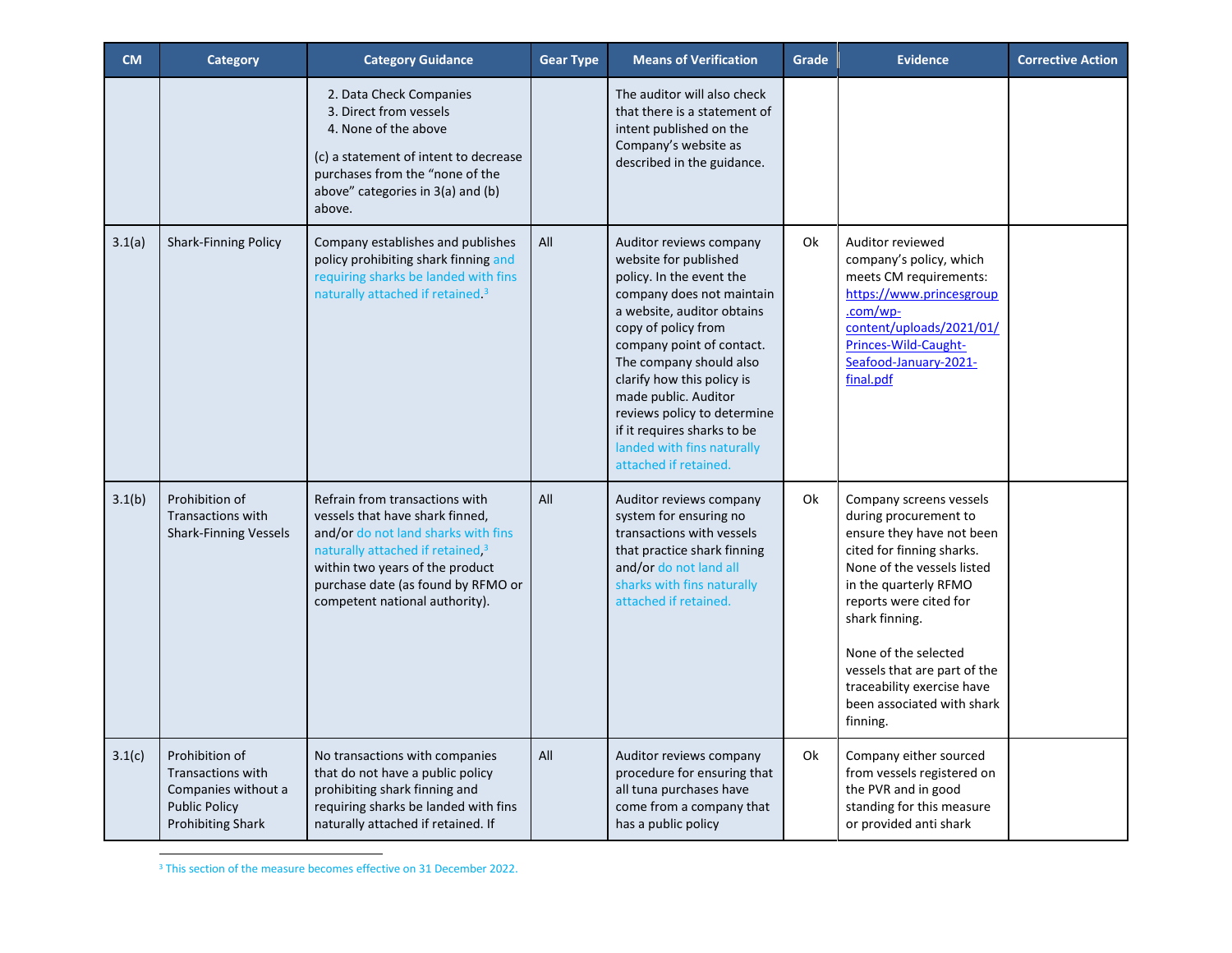| <b>CM</b> | <b>Category</b>                                     | <b>Category Guidance</b>                                                                                                                                                                                                                                                                                                                                                                  | <b>Gear Type</b>   | <b>Means of Verification</b>                                                                                                                                                                                                                                                                                                                                                                                                                                                                                                     | Grade | <b>Evidence</b>                                                                                                                                                                                                                                                           | <b>Corrective Action</b> |
|-----------|-----------------------------------------------------|-------------------------------------------------------------------------------------------------------------------------------------------------------------------------------------------------------------------------------------------------------------------------------------------------------------------------------------------------------------------------------------------|--------------------|----------------------------------------------------------------------------------------------------------------------------------------------------------------------------------------------------------------------------------------------------------------------------------------------------------------------------------------------------------------------------------------------------------------------------------------------------------------------------------------------------------------------------------|-------|---------------------------------------------------------------------------------------------------------------------------------------------------------------------------------------------------------------------------------------------------------------------------|--------------------------|
|           | Finning                                             | transactions involve flag states that<br>absolutely prohibit shark finning and<br>require sharks be landed with fins<br>naturally attached if retained, <sup>3</sup> no<br>policy is required. If flag state allows<br>5% shark fin retention, and/or does<br>not require that sharks be landed<br>with fins naturally attached if<br>retained, the company must have a<br>public policy. |                    | prohibiting shark finning<br>and which requires that<br>sharks be landed with fins<br>naturally attached if<br>retained. For flag states<br>that do have an absolute<br>shark finning prohibition<br>and require that sharks be<br>landed with fins naturally<br>attached when retained,<br>auditor will review all<br>publicly available material<br>to ensure no shark finning<br>has taken place.<br>Traceability exercises by<br>transaction or can code to<br>PVR vessels or proof of<br>compliance verifies the<br>system. |       | finning policy of its<br>suppliers.<br>All of the vessels that are<br>part of the traceability<br>exercise have a policy in<br>place prohibiting shark<br>finning.                                                                                                        |                          |
| 3.2       | Large-Scale Pelagic<br><b>Driftnets Prohibition</b> | No transactions in vessels using<br>large-scale pelagic driftnets,<br>regardless of the geographic area in<br>which the tunas were caught by<br>such driftnets.                                                                                                                                                                                                                           | All                | Auditor reviews quarterly<br>report by gear type and<br>identifies any use of large-<br>scale driftnets. This is done<br>by first identifying vessels<br>using gill nets, then<br>following up on the size of<br>the net. Maximum net size<br>is 2.5 km.                                                                                                                                                                                                                                                                         | Ok    | No large-scale pelagic<br>driftnet use was identified<br>in the quarterly RFMO<br>reports.                                                                                                                                                                                |                          |
|           |                                                     |                                                                                                                                                                                                                                                                                                                                                                                           |                    | <b>MRAG reviews RFMO</b><br>compliance committee<br>reports, as well as<br>Government reports (e.g.,<br>for those vessels that only<br>operate within their EEZ),<br>for any indication of vessels<br>using large-scale pelagic<br>driftnets.                                                                                                                                                                                                                                                                                    | Ok    | No use of large-scale<br>pelagic driftnets by vessels<br>Company sourced from<br>was found in compliance<br>committee reports.<br>None of the selected<br>vessels that are part of the<br>traceability exercise have<br>been associated with the<br>use of Is drift nets. |                          |
| 3.3       | Full Retention of Tunas                             | All purse seine caught tuna<br>(skipjack, yellowfin and bigeye) is<br>retained onboard, except those                                                                                                                                                                                                                                                                                      | All Purse<br>Seine | Auditor reviews whether<br>the company sources tuna<br>from vessels that practice                                                                                                                                                                                                                                                                                                                                                                                                                                                | Ok    | All PS vessels listed in the<br>quarterly RFMO reports<br>are registered on the PVR                                                                                                                                                                                       |                          |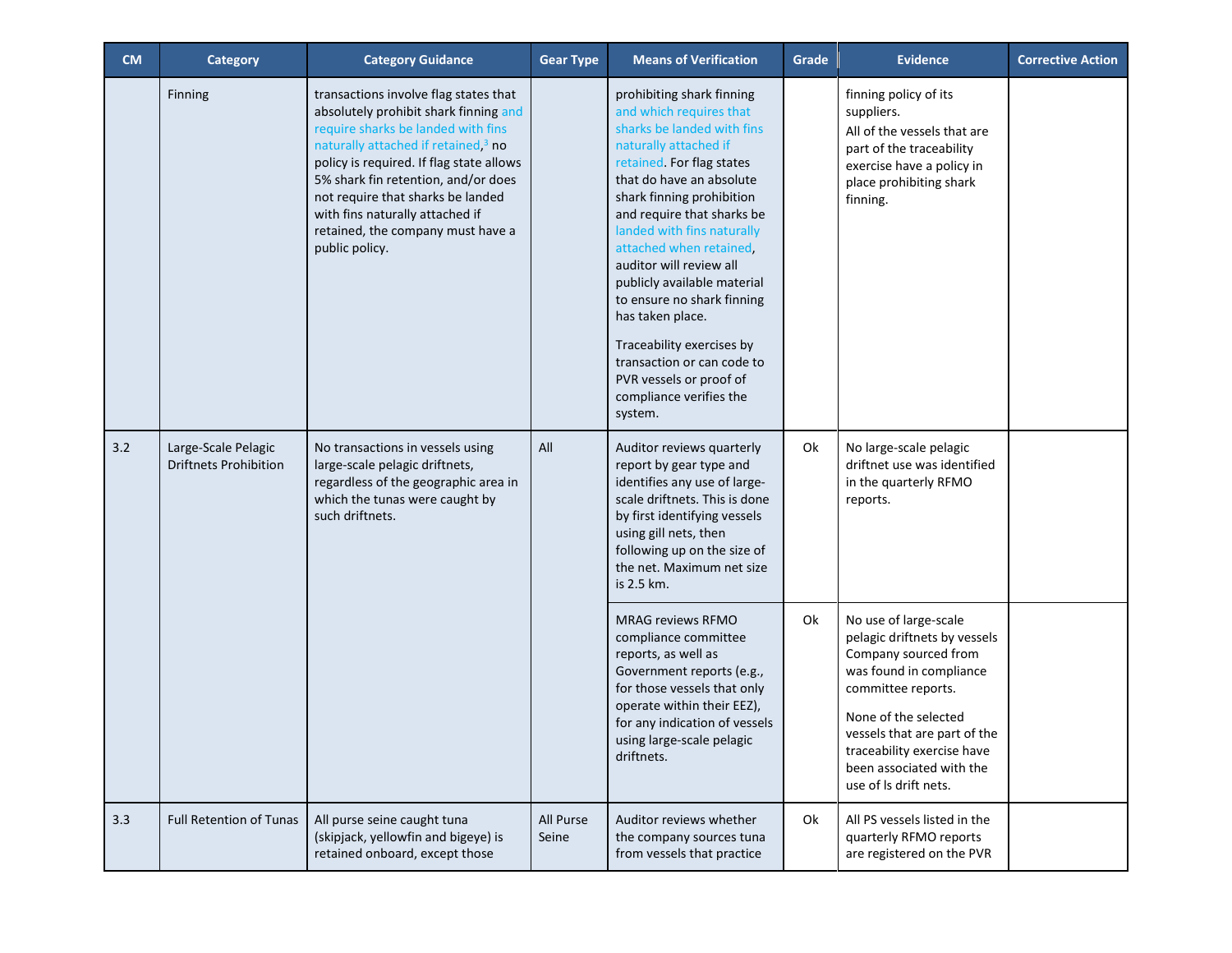| <b>CM</b> | <b>Category</b>               | <b>Category Guidance</b>                                                                                                                                                                                                                                                                                                                                                                                                                                        | <b>Gear Type</b>   | <b>Means of Verification</b>                                                                                                                                                                                                                                                                                                                                                                                                                                                                                                                                                                                                                                    | Grade | <b>Evidence</b>                                                                                                                                                                                                                                                                         | <b>Corrective Action</b> |
|-----------|-------------------------------|-----------------------------------------------------------------------------------------------------------------------------------------------------------------------------------------------------------------------------------------------------------------------------------------------------------------------------------------------------------------------------------------------------------------------------------------------------------------|--------------------|-----------------------------------------------------------------------------------------------------------------------------------------------------------------------------------------------------------------------------------------------------------------------------------------------------------------------------------------------------------------------------------------------------------------------------------------------------------------------------------------------------------------------------------------------------------------------------------------------------------------------------------------------------------------|-------|-----------------------------------------------------------------------------------------------------------------------------------------------------------------------------------------------------------------------------------------------------------------------------------------|--------------------------|
|           |                               | unfit for human consumption as<br>defined, or when in the final set of a<br>trip, where there is insufficient well<br>space to accommodate all fish<br>caught in that set. If the vessel<br>fishes in areas where full retention<br>is mandatory, no further policy is<br>needed. If RFMO does not require<br>full retention, vessel must have<br>documented and implemented<br>policy in accordance with this<br>conservation measure.                         |                    | full retention of tunas.<br>Auditor checks PVR. For<br>vessels not listed on the<br>PVR, company provides<br>evidence of vessel policy<br>such as: agreement with<br>observer provider to check<br>tuna retention and RFMO<br>or flag state requirement<br>regarding full retention of<br>tunas. RFMO compliance<br>reports are reviewed to<br>identify any vessels/trips<br>that may not comply.                                                                                                                                                                                                                                                               |       | and have a green check for<br>this CM.<br>All selected purse seine<br>vessels that are part of the<br>traceability exercise retain<br>their tuna as per PVR<br>records and/or captain's<br>statements.                                                                                  |                          |
| 3.4       | <b>Skipper Best Practices</b> | Unless exempt per Conservation<br>Measure 8.1, skipper <sup>4</sup> has:<br>(a) Attended and in-person and/or<br>online ISSF Skippers Workshop; or<br>(b) Attended an in-person Skippers<br>Workshop provided by a purse seine<br>tuna FIP and conducted by a trainer<br>that has been accredited by ISSF to<br>conduct these workshops; or<br>(c) Viewed the ISSF Skippers<br>Workshop video online; or<br>(d) Reviewed the online ISSF<br>Skippers Guidebook. | All Purse<br>Seine | Auditor reviews whether<br>the company has purchased<br>tuna only from vessels with<br>skippers that have<br>completed one of the four<br><b>ISSF</b> best practices<br>education formats.<br>Auditor checks PVR and<br><b>ISSF list of individuals who</b><br>have:<br>(i) Attended Skippers<br>Workshops (in-person<br>or virtual)<br>(ii) Certified that they read<br>the online Skippers<br>Guidebook; or viewed<br>the online Skippers<br>Workshop video.<br>PC may also provide<br>evidence of skipper<br>workshop completion or<br>review of the ISSF<br>guidebook/video, including<br>list of skippers, method of<br>review and dates of<br>completion. | Ok    | All PS vessels listed in the<br>quarterly RFMO reports<br>are registered on the PVR<br>and have a green check for<br>this CM.<br>All skippers of the selected<br>purse seine vessels that<br>are part of the traceability<br>exercise read the ISSF<br>guidebook as per PVR<br>records. |                          |

<sup>&</sup>lt;sup>4</sup> The intent of this conservation measure is that the person or persons trained are those in leadership roles onboard the vessel directing the fishing operations.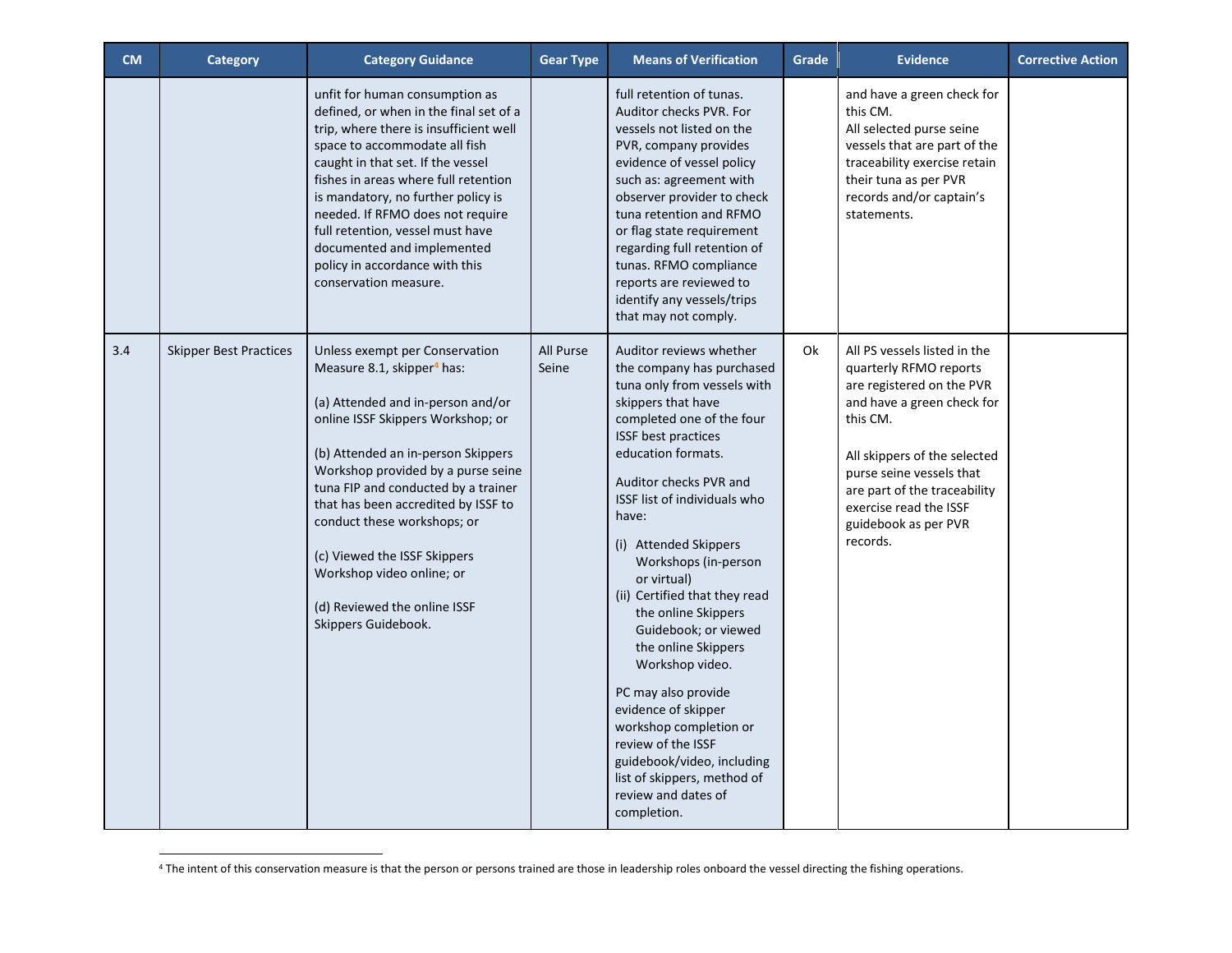| ${\sf CM}$ | <b>Category</b>                                                                 | <b>Category Guidance</b>                                                                                                                                                                                                                                                                                                                                                                                                                                                                                                                                                                                                                                                                                                                                                                                                                                                                                                                                                                                                                                                                                                                                                                                                                                                                                                                                                                                                                                | <b>Gear Type</b>                                    | <b>Means of Verification</b>                                                                                                                                                                                                                                                                                                                                                                  | Grade | <b>Evidence</b>                                                                                                                                                                                                                                                               | <b>Corrective Action</b> |
|------------|---------------------------------------------------------------------------------|---------------------------------------------------------------------------------------------------------------------------------------------------------------------------------------------------------------------------------------------------------------------------------------------------------------------------------------------------------------------------------------------------------------------------------------------------------------------------------------------------------------------------------------------------------------------------------------------------------------------------------------------------------------------------------------------------------------------------------------------------------------------------------------------------------------------------------------------------------------------------------------------------------------------------------------------------------------------------------------------------------------------------------------------------------------------------------------------------------------------------------------------------------------------------------------------------------------------------------------------------------------------------------------------------------------------------------------------------------------------------------------------------------------------------------------------------------|-----------------------------------------------------|-----------------------------------------------------------------------------------------------------------------------------------------------------------------------------------------------------------------------------------------------------------------------------------------------------------------------------------------------------------------------------------------------|-------|-------------------------------------------------------------------------------------------------------------------------------------------------------------------------------------------------------------------------------------------------------------------------------|--------------------------|
| 3.5        | <b>Transactions with</b><br>Vessels that use Only<br><b>Non-Entangling FADs</b> | Processors, traders, importers,<br>transporters, marketers and others<br>involved in the seafood industry<br>shall conduct transactions only with<br>those purse seine vessels whose<br>owners have a public policy<br>regarding the use of only non-<br>entangling (NE) FADs. The policy<br>should refer to the <b>ISSF Guide for</b><br>Non-Entangling FADs and shall apply<br>to all new FAD deployments,<br>regardless of the type of vessel that<br>deploys the FADs.<br>For the purposes of this measure a<br>policy is "public" if it is published on<br>the company's website or is<br>otherwise available to the general<br>public.<br>For purposes of this measure, NE<br>FADs should meet the minimum<br>specifications in the <b>ISSF Guide for</b><br>Non-Entangling FADs. Vessel<br>owners shall not deploy FADs that<br>meet the description of "highest"<br>entanglement" contained in the ISSF<br>Guide.<br>If RFMO/flag state where vessel(s)<br>operate has an in-effect mandatory<br>requirement for NE FADs, which<br>equals or surpasses the <b>ISSE</b><br>guidelines for NE FADs, then vessel<br>owner is not required to have an<br>individual public policy.<br>If the vessel is a member of a fleet<br>association that has a public policy<br>on NE FADs, which equals or<br>surpasses the <b>ISSF</b> guidelines for NE<br>FADs, the individual vessel must<br>have a policy implementing the fleet<br>association policy. | All Purse<br>Seine and<br>Support<br><b>Vessels</b> | Auditor reviews evidence<br>showing that the company<br>conducts transactions only<br>with purse seine vessels<br>that have a public policy<br>regarding the use of only<br>non-entangling FADs.<br>Auditor reviews whether<br>RFMO/flag state or fleet<br>association has an in-effect<br>mandatory requirement for<br>NE FADs, which equals or<br>surpasses ISSF guidelines<br>for NE FADs. | Ok    | All PS vessels listed in the<br>quarterly RFMO reports<br>are registered on the PVR<br>and have a green check for<br>this CM.<br>All selected suppliers that<br>are part of the traceability<br>exercise have a Non-<br>Entangling FAD policy in<br>place as per PVR records. |                          |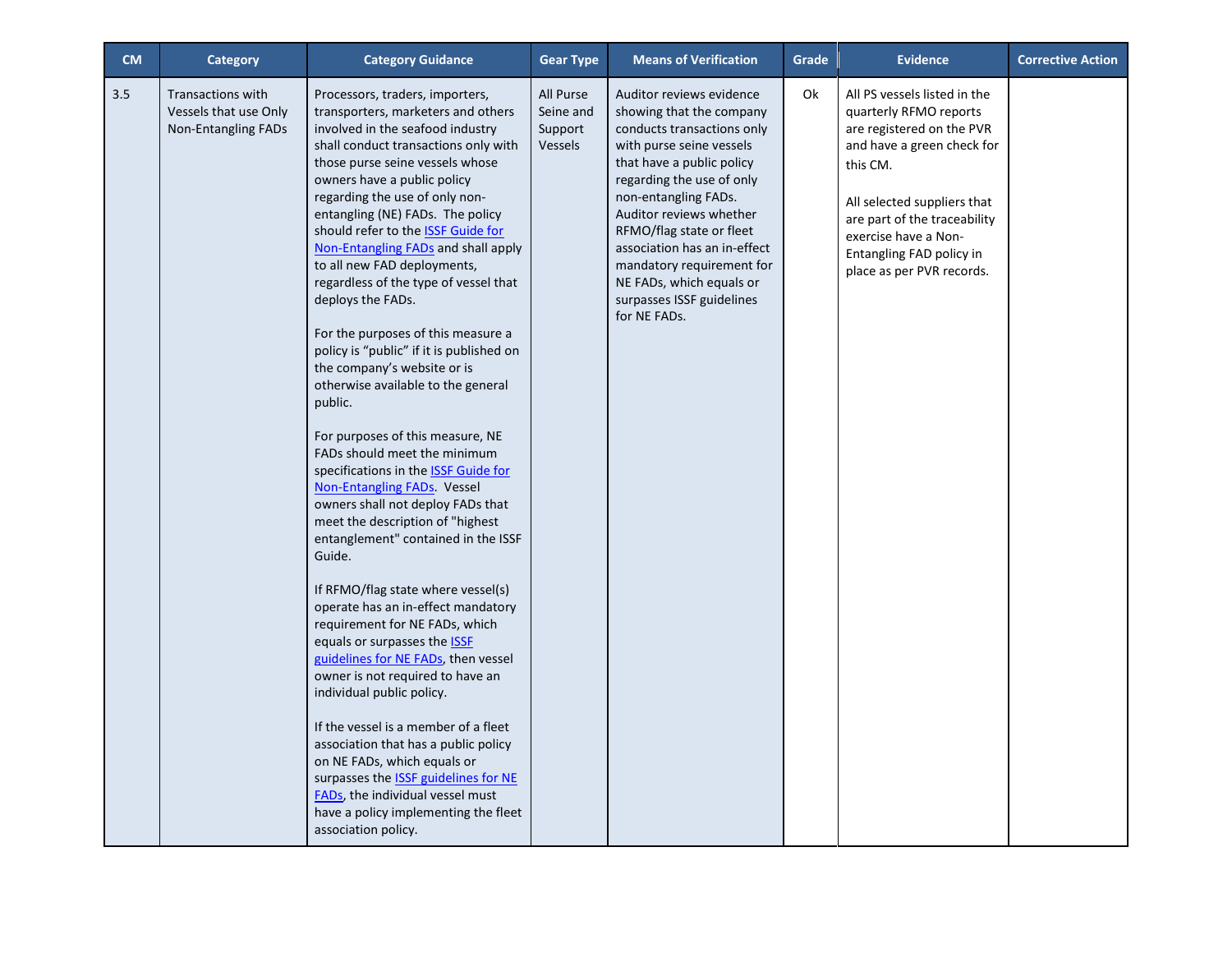| CM  | <b>Category</b>                                                                                                                          | <b>Category Guidance</b>                                                                                                                                                                                                                                                                                                                                                                                                                             | <b>Gear Type</b>                        | <b>Means of Verification</b>                                                                                                                                                                                                                                                                                                                                                                                                                                                                                                                                                                                                                                                                                                                    | Grade | <b>Evidence</b>                                                                                                                                                                                                                                       | <b>Corrective Action</b> |
|-----|------------------------------------------------------------------------------------------------------------------------------------------|------------------------------------------------------------------------------------------------------------------------------------------------------------------------------------------------------------------------------------------------------------------------------------------------------------------------------------------------------------------------------------------------------------------------------------------------------|-----------------------------------------|-------------------------------------------------------------------------------------------------------------------------------------------------------------------------------------------------------------------------------------------------------------------------------------------------------------------------------------------------------------------------------------------------------------------------------------------------------------------------------------------------------------------------------------------------------------------------------------------------------------------------------------------------------------------------------------------------------------------------------------------------|-------|-------------------------------------------------------------------------------------------------------------------------------------------------------------------------------------------------------------------------------------------------------|--------------------------|
| 3.6 | <b>Transactions with</b><br><b>Vessels Implementing</b><br><b>Best Practices for</b><br>Sharks, Sea Turtles and<br>Seabirds <sup>5</sup> | Processors, traders, importers,<br>marketers and others involved in<br>the seafood industry shall conduct<br>transactions only with those<br>longline vessels whose owners have<br>a policy requiring the<br>implementation of Best Practices for<br>sharks, sea turtles and seabirds.<br>For the purposes of this measure, a<br>large-scale longline vessel is defined<br>as a vessel that is equal to or greater<br>than 20m length overall (LOA). | Large-<br>Scale<br>Longline             | Auditor reviews evidence<br>showing that the company<br>conducts transactions only<br>with large-scale longline<br>vessels that have a policy<br>requiring the<br>implementation of the<br>following best practices for<br>sharks, sea turtles, and<br>seabirds:<br>(a) the use of circle hooks<br>and only monofilament<br>line;<br>(b) the use of whole finfish<br>bait: 5<br>(c) the implementation by<br>the crew of best practice<br>handling techniques for<br>sharks, seabirds and marine<br>turtles, such as those<br>outlined in the ISSF<br>Skippers' Guidebook to<br>Longline Fishing Practices;<br>and<br>(d) No use of "shark lines"<br>at any time. <sup>6</sup><br>Auditor reviews date on<br>which policy was put in<br>effect. | N/A   | Company stated it does<br>not source from large-<br>scale longline vessels.<br>No purchases from large-<br>scale longline vessels were<br>listed in the RFMO reports<br>No large longline vessels<br>were identified in the<br>traceability exercise. |                          |
| 3.7 | <b>Transactions with</b><br><b>Vessels or Companies</b><br>with Vessel-Based FAD<br><b>Management Policies</b>                           | 1. Processors, traders, importers,<br>transporters, marketers and others<br>involved in the seafood industry<br>shall conduct transactions only with<br>those purse seine vessels whose<br>owners develop and make public<br>FAD Management Policies that<br>include the activities purse seine                                                                                                                                                      | Purse<br>Seine and<br>Supply<br>Vessels | Auditor reviews purse seine<br>and supply & tender FAD<br><b>Management Policies</b><br>(FMPs) and notes which<br>elements of $1(a) - (f)$ are<br>covered.<br>Auditor reviews FMPs to                                                                                                                                                                                                                                                                                                                                                                                                                                                                                                                                                           | Ok    | All large purse seine<br>vessels listed in the<br>quarterly RFMO reports<br>were registered on the<br>PVR and in good standing<br>for this measure at the<br>time of sourcing.                                                                        |                          |

<sup>&</sup>lt;sup>5</sup> This section of the measure becomes effective on 31 December 2022.<br><sup>6</sup> For the purposes of this measure, shark lines are those defined as follows: <u>http://issfguidebooks.squarespace.com/s/Shark-Lines-Illustration.pdf</u>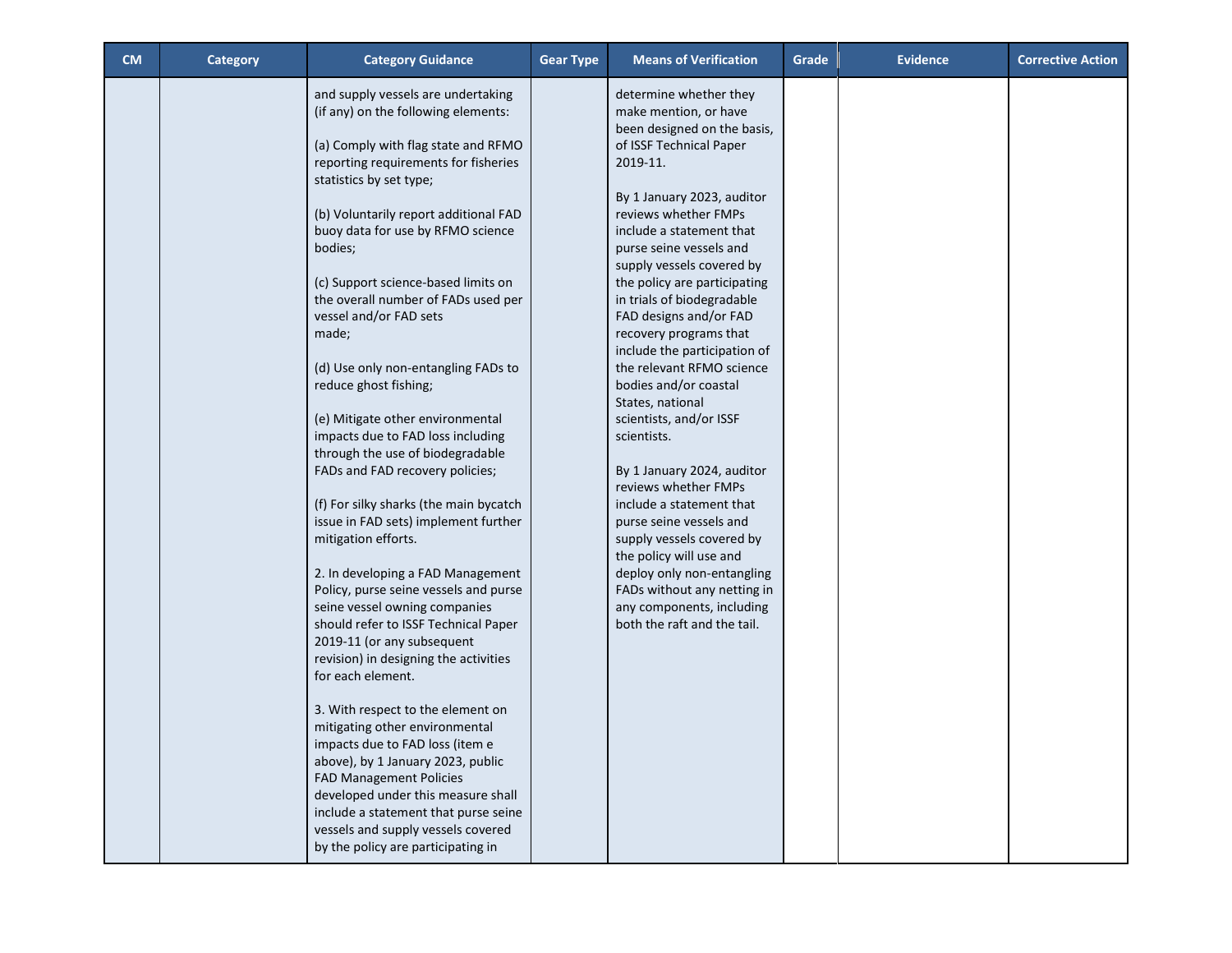| <b>CM</b> | <b>Category</b>                           | <b>Category Guidance</b>                                                                                                                                                                                                                                                                                                                                                                                                                                                                                                                                                                                                                                                                                                                                                                          | <b>Gear Type</b> | <b>Means of Verification</b>                                                                                                                                                                                                                                     | Grade | <b>Evidence</b>                                                                                                                                                                                                                                                                              | <b>Corrective Action</b> |
|-----------|-------------------------------------------|---------------------------------------------------------------------------------------------------------------------------------------------------------------------------------------------------------------------------------------------------------------------------------------------------------------------------------------------------------------------------------------------------------------------------------------------------------------------------------------------------------------------------------------------------------------------------------------------------------------------------------------------------------------------------------------------------------------------------------------------------------------------------------------------------|------------------|------------------------------------------------------------------------------------------------------------------------------------------------------------------------------------------------------------------------------------------------------------------|-------|----------------------------------------------------------------------------------------------------------------------------------------------------------------------------------------------------------------------------------------------------------------------------------------------|--------------------------|
|           |                                           | trials of biodegradable FAD designs<br>and/or FAD recovery programs that<br>include the participation of the<br>relevant RFMO science bodies<br>and/or coastal States, national<br>scientists, and/or ISSF scientists to<br>monitor experimental designs.<br>4. With respect to the element on<br>the use of only non-entangling FADs<br>(item d above), by 1 January<br>2024, public FAD management<br>Policies developed under this<br>measure shall include a statement<br>that purse seine vessels and supply<br>vessels covered by the policy will<br>from this date only use and deploy<br>fully non-entangling FADs without<br>any netting in any components,<br>including both the raft and the tail.<br>ISSF CM 3.5 is repealed and<br>replaced by this measure<br>as of 1 January 2024. |                  |                                                                                                                                                                                                                                                                  |       |                                                                                                                                                                                                                                                                                              |                          |
| 4.1       | <b>Unique Vessel</b><br>Identifiers - IMO | All purchases must be from vessels<br>with an IMO UVI number, unless<br>ineligible due to IMO requirements<br>or due to other reasons stated by<br>IMO.<br><b>NOTE:</b> The IHS Maritime & Trade<br>(IHSM&T), which manages IMO<br>identification numbers, has<br>expanded the range of vessels that<br>are potentially eligible to obtain an<br>IMO number to include small-scale<br>vessels of less than 100 GT down to<br>a size limit of 12 meters in length<br>overall (LOA) that are authorized to<br>fish outside waters under national<br>jurisdiction. Vessels that are now<br>eligible to obtain an IMO UVI<br>number under this change must<br>apply for and/or have received an                                                                                                       | All              | Auditor reviews company<br>system to ensure vessel<br>purchases meet this<br>criterion. A sample of non-<br>PVR purchases will be<br>reviewed to assess whether<br>the company system is<br>adequate to ensure that<br>non-PVR vessels meet this<br>requirement. | 0k    | All eligible vessels listed in<br>the quarterly RFMO<br>reports have a valid IMO<br>number.<br>All purchases that are part<br>of the traceability exercise<br>are from vessels that have<br>an IMO-UVI number or<br>that are exempted<br>because they only fish in<br>their national waters. |                          |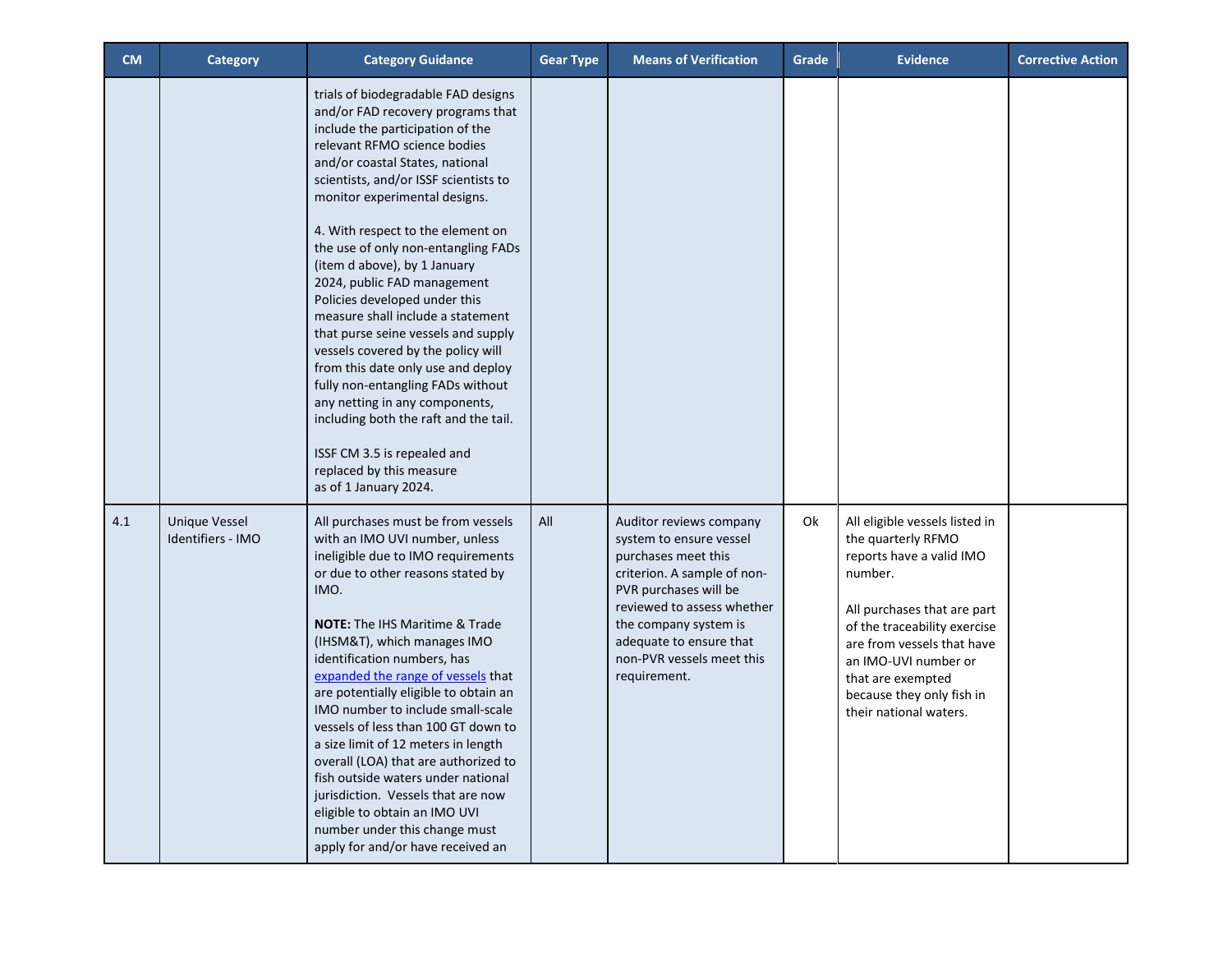| <b>CM</b> | <b>Category</b>                                 | <b>Category Guidance</b>                                                                                                                                                                                                                                                                                                                                                                                                                                                                                                                                                                                         | <b>Gear Type</b>        | <b>Means of Verification</b>                                                                                                                                                                                                                                                   | Grade | <b>Evidence</b>                                                                                                                                                                                                                                       | <b>Corrective Action</b> |
|-----------|-------------------------------------------------|------------------------------------------------------------------------------------------------------------------------------------------------------------------------------------------------------------------------------------------------------------------------------------------------------------------------------------------------------------------------------------------------------------------------------------------------------------------------------------------------------------------------------------------------------------------------------------------------------------------|-------------------------|--------------------------------------------------------------------------------------------------------------------------------------------------------------------------------------------------------------------------------------------------------------------------------|-------|-------------------------------------------------------------------------------------------------------------------------------------------------------------------------------------------------------------------------------------------------------|--------------------------|
|           |                                                 | IMO number by December 31, 2017.<br>Vessels that fish only in waters<br>under national jurisdiction, and that<br>provide a national certificate of<br>operation, will be considered<br>compliant under this section.                                                                                                                                                                                                                                                                                                                                                                                             |                         |                                                                                                                                                                                                                                                                                |       |                                                                                                                                                                                                                                                       |                          |
| 4.2       | Purse Seine Unique<br><b>Vessel Identifiers</b> | If IMO requirements do not provide<br>for a particular vessel to receive an<br>IMO UVI for reasons other than<br>vessel size, the vessel shall obtain a<br>TUVI from the Consolidated List of<br>Authorized Vessels (CLAV) CLAV:<br>http://www.tuna-<br>org.org/GlobalTVR.htm<br>or a UVI from ISSF: http://iss-<br>foundation.org/wpcontent/uploads/<br>downloads/2015/02/UVI-and-IMO-<br>numbering-instructions-2015.pdf.<br>If IMO requirements do not provide<br>for a vessel to receive an IMO UVI<br>due to vessel size, such vessels do<br>not need to obtain a TUVI from the<br>CLAV or a UVI from ISSF. | All Purse<br>Seine      | Auditor reviews company<br>method to ensure that all<br>vessel purchases meet this<br>criterion. A sample of non-<br>PVR purchases will be<br>reviewed to assess whether<br>the company system is<br>adequate to ensure that<br>non-PVR vessels also meet<br>this requirement. | 0k    | All PS vessels listed in the<br>quarterly RFMO reports<br>have valid IMOs.<br>All PS vessels identified in<br>the traceability exercise<br>had a valid IMO number.                                                                                    |                          |
| 4.3(a)    | Observer Coverage                               | Evidence of 100% observer<br>coverage (human or electronic)<br>unless exempt or prevented by<br>force majeure. The data collected by<br>the observer must be made<br>available to the flag state<br>authorities and, if appropriate, to<br>the RFMO, in the format required by<br>the flag state (and RFMO). In case<br>the flag state (or RFMO) does not<br>accept the data, the vessel owner<br>must store data for at least three<br>years from the end of the trip. At a<br>minimum, data to be made<br>available are those fields required<br>by the flag state for vessel logbooks.                        | Large<br>Purse<br>Seine | Auditor assesses company<br>system for observer<br>coverage of controlled<br>vessels, company data<br>submission to RFMOs and<br>RFMO committee meetings<br>and compliance reports,<br>etc. If RFMO requires 100%<br>observer coverage, no<br>further evidence is<br>required. | 0k    | All LSPS vessels company<br>sourced from are on the<br>PVR and have a green<br>check for this CM.<br>All selected large purse<br>seine vessels that are part<br>of the traceability exercise<br>have 100% observer<br>coverage as per PVR<br>records. |                          |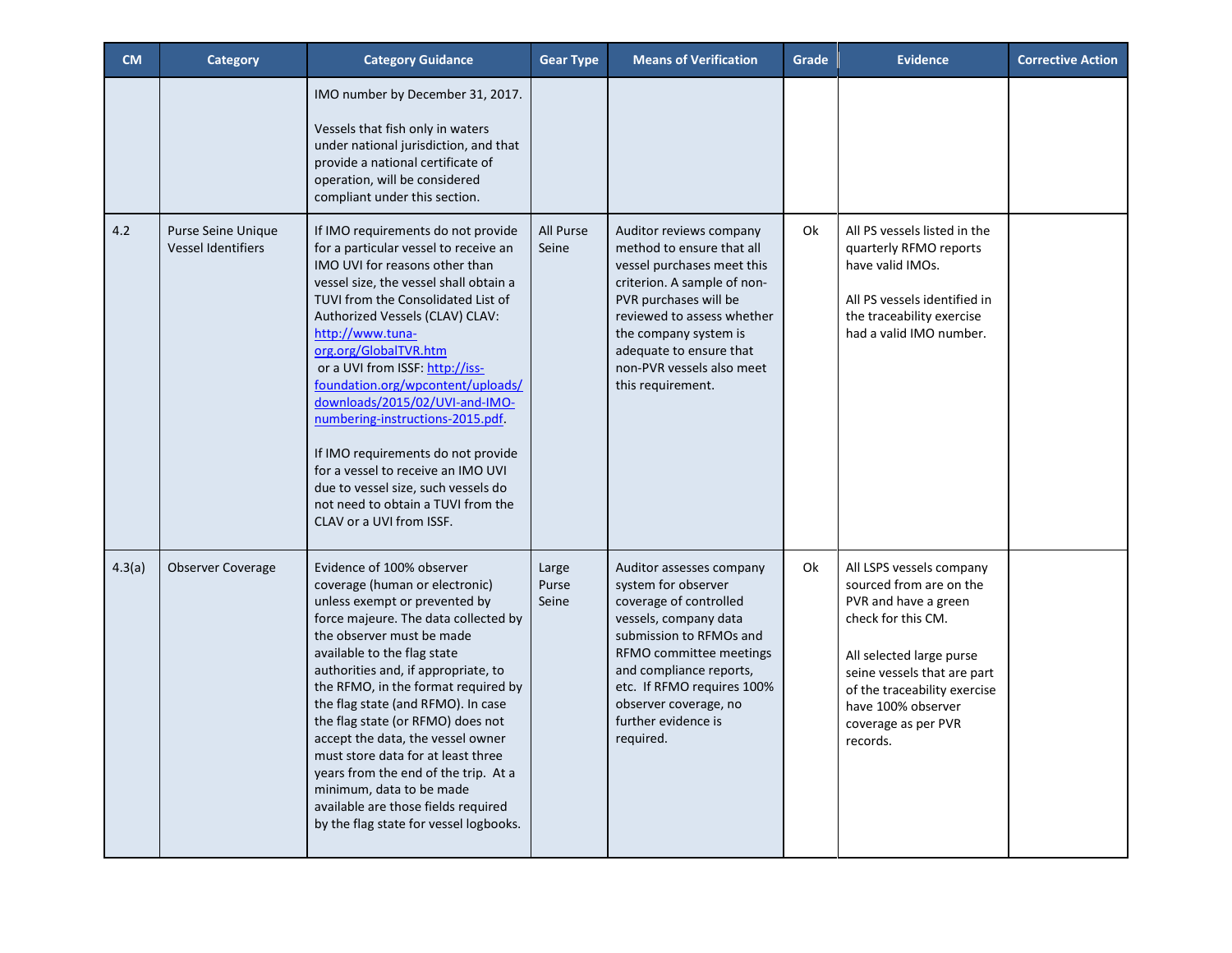| CM     | <b>Category</b>                             | <b>Category Guidance</b>                                                                                                                                                                                                                                                                                                                                                                                                                                                                                                                                                                                                                                                                                                                                                                                                                                                                                                                                                                                      | <b>Gear Type</b>            | <b>Means of Verification</b>                                                                                                                                                                                                                                                                                                                                                                                                                                                                                                                   | Grade | <b>Evidence</b>                                                                                                                                                                                     | <b>Corrective Action</b> |
|--------|---------------------------------------------|---------------------------------------------------------------------------------------------------------------------------------------------------------------------------------------------------------------------------------------------------------------------------------------------------------------------------------------------------------------------------------------------------------------------------------------------------------------------------------------------------------------------------------------------------------------------------------------------------------------------------------------------------------------------------------------------------------------------------------------------------------------------------------------------------------------------------------------------------------------------------------------------------------------------------------------------------------------------------------------------------------------|-----------------------------|------------------------------------------------------------------------------------------------------------------------------------------------------------------------------------------------------------------------------------------------------------------------------------------------------------------------------------------------------------------------------------------------------------------------------------------------------------------------------------------------------------------------------------------------|-------|-----------------------------------------------------------------------------------------------------------------------------------------------------------------------------------------------------|--------------------------|
| 4.4(a) | Transshipments                              | No transactions in tuna where<br>transportation included<br>transshipment, except when<br>exempt per Conservation Measure<br>4.4 (b)(i) or Conservation Measure<br>8.1.                                                                                                                                                                                                                                                                                                                                                                                                                                                                                                                                                                                                                                                                                                                                                                                                                                       | All Purse<br>Seine          | Auditor reviews data<br>submission for relevant<br>RFMO, transshipment<br>documents and RFMO<br>compliance committee and<br>commission reports to<br>verify that tuna purchased<br>has not undergone<br>unauthorized<br>transshipment.                                                                                                                                                                                                                                                                                                         | 0k    | No unauthorized<br>transshipments were<br>identified in the RFMO<br>reports.<br>All transshipments by<br>vessels identified in the<br>traceability exercise are<br>properly listed and<br>reported. |                          |
| 4.4(c) | Transshipment at Sea<br>- Observer Coverage | Processors, traders, importers,<br>marketers and others involved in<br>the seafood industry shall conduct<br>transactions with longline vessels<br>that conduct<br>transshipments at sea, whether high<br>seas, EEZ, territorial seas or<br>archipelagic waters, only if 100% of<br>such transshipments are observed<br>(either by a human observer on<br>board the longline vessel or<br>onboard the carrier vessel).<br>Note: The WCPFC E-reporting<br>system allows transshipment<br>declarations (TDs) to be filed<br>without the observer's signature. In<br>such cases, company should obtain<br>a copy of the observer contract, the<br>crew list (signed and dated by the<br>skipper), or some other evidence of<br>100% observer coverage for the<br>period during which TDs were<br>submitted using the E-reporting<br>system.<br>For the purposes of this measure, a<br>large-scale' longline vessel is<br>defined as a vessel that is equal to<br>or greater than 20m length overall<br>$(LOA)$ . | Large-<br>Scale<br>Longline | <b>Auditor assesses</b><br>participating company<br>system to determine<br>observer coverage on large-<br>scale longline, and/or<br>transshipment, vessels they<br>source from.<br>Company shall maintain<br>record(s) of RFMO<br>transshipment declarations,<br>which must be signed by<br>the observer present during<br>transshipment.<br>If vessel uses the WCPFC E-<br>reporting system for a TD,<br>auditor asks company to<br>provide a copy of the<br>observer contract, the<br>vessel crew list or other<br>evidence for that yessel. | N/A   | No large-scale longline<br>vessels identified in the<br>RFMO reports.<br>No large longline vessels<br>were identified during the<br>traceability exercise.                                          |                          |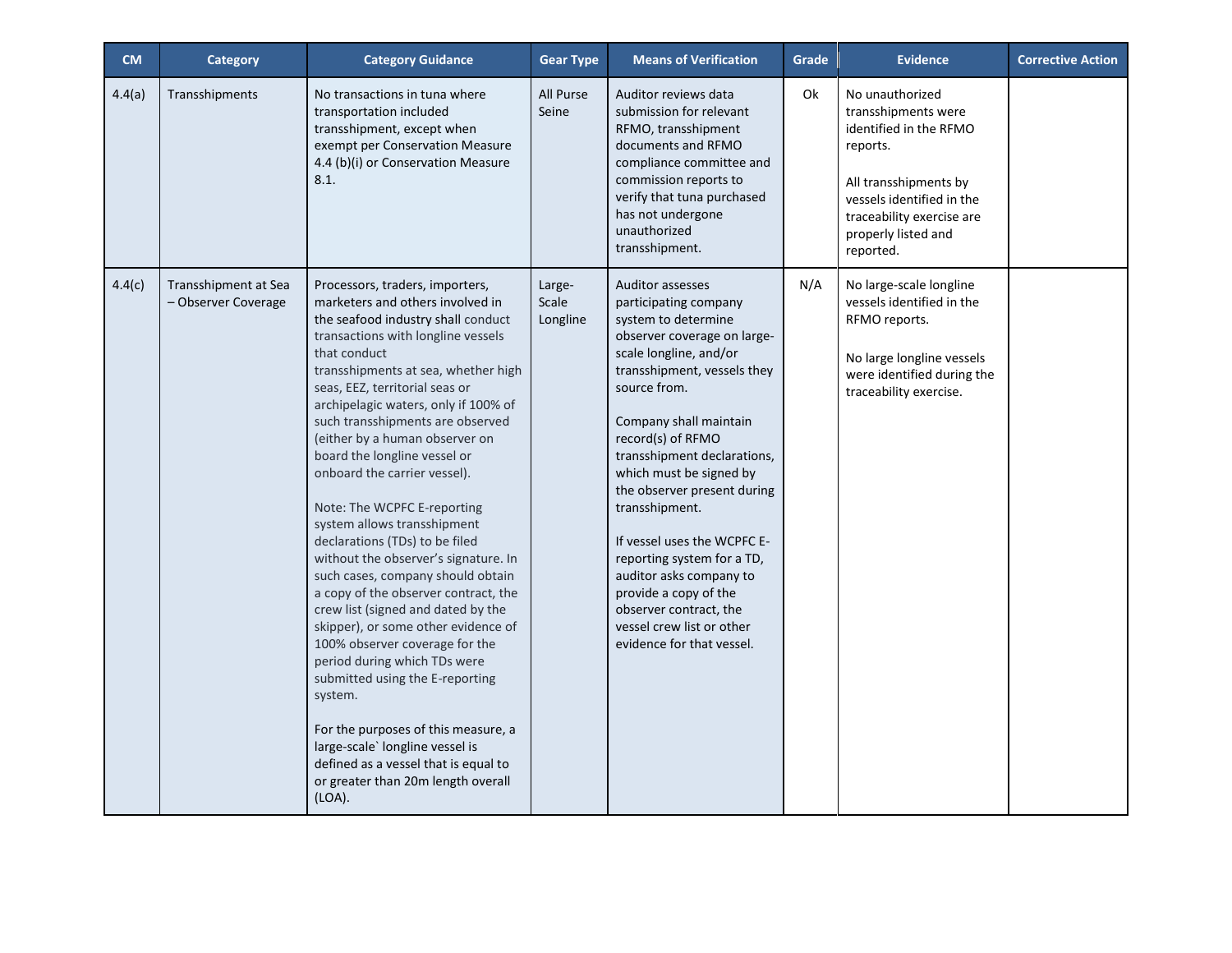| <b>CM</b> | <b>Category</b>                                                                                                                                                             | <b>Category Guidance</b>                                                                                                                                                                                                                                                                                                                           | <b>Gear Type</b>                                                                                                                                   | <b>Means of Verification</b>                                                                                                                                                                                                                                                                    | Grade                                                                                                                                                                                                        | <b>Evidence</b>                                                                                                                                                                                                                                                                                    | <b>Corrective Action</b> |
|-----------|-----------------------------------------------------------------------------------------------------------------------------------------------------------------------------|----------------------------------------------------------------------------------------------------------------------------------------------------------------------------------------------------------------------------------------------------------------------------------------------------------------------------------------------------|----------------------------------------------------------------------------------------------------------------------------------------------------|-------------------------------------------------------------------------------------------------------------------------------------------------------------------------------------------------------------------------------------------------------------------------------------------------|--------------------------------------------------------------------------------------------------------------------------------------------------------------------------------------------------------------|----------------------------------------------------------------------------------------------------------------------------------------------------------------------------------------------------------------------------------------------------------------------------------------------------|--------------------------|
| 5.1       | Illegal, Unreported<br>and Unregulated (IUU)<br>Fishing                                                                                                                     | No transactions with vessels on any<br>tuna RFMO IUU vessel list.                                                                                                                                                                                                                                                                                  | All                                                                                                                                                | Auditor checks quarterly<br>data sent by the company<br>to the RFMO for the<br>presence of IUU listed<br>vessels.                                                                                                                                                                               | Ok                                                                                                                                                                                                           | No IUU vessels have been<br>identified in the RFMO<br>reports.                                                                                                                                                                                                                                     |                          |
|           |                                                                                                                                                                             |                                                                                                                                                                                                                                                                                                                                                    |                                                                                                                                                    | The auditor reviews the<br>company purchasing<br>system to prevent IUU fish.<br>This will also be assessed<br>during traceability exercises<br>to verify that products do<br>not originate from IUU<br>vessels and by reviewing<br>compliance committee<br>reports, commission<br>reports, etc. | 0k                                                                                                                                                                                                           | Company has system in<br>place to screen vessels<br>against RFMO IUU records<br>during the procurement<br>process.<br>No vessels listed in the<br>quarterly RFMO reports<br>were found at https://iuu-<br>vessels.org.<br>No IUU listed vessels were<br>found during the<br>traceability exercise. |                          |
| 5.2       | Illegal, Unreported<br>No IUU purchases. If IUU found,<br>company must withdraw these<br>and Unregulated (IUU)<br>products from the marketplace.<br><b>Product Response</b> | All                                                                                                                                                                                                                                                                                                                                                | Auditor reviews company<br>recall procedure for<br>presence of IUU policy,<br>then reviews company<br>purchases and compares to<br>RFMO IUU lists. | Ok                                                                                                                                                                                                                                                                                              | Company provided a copy<br>of its recall procedure,<br>which outlines steps to<br>remove product from the<br>supply chain if/when IUU<br>is detected.<br>No IUU product was found<br>in company's purchases. |                                                                                                                                                                                                                                                                                                    |                          |
|           |                                                                                                                                                                             |                                                                                                                                                                                                                                                                                                                                                    |                                                                                                                                                    | Company initiates market<br>withdrawal of IUU<br>products.                                                                                                                                                                                                                                      | Ok                                                                                                                                                                                                           | No IUU product was found<br>in supply chain during<br>audit period, so no market<br>withdrawal had to be<br>initiated.                                                                                                                                                                             |                          |
| 6.1       | <b>Transaction Ban for</b><br>Large-Scale Purse-<br>Seine Vessels not<br>Actively Fishing for<br>Tuna as of December<br>31, 2012                                            | Demonstrate that all purchases<br>from large-scale purse seine vessels<br>are from vessels actively fishing for<br>tuna as of December 31, 2012 and<br>listed on the ISSF Record of Large-<br>Scale Purse Seine Vessels (Record).<br>If a vessel is not listed on the<br>Record, the company shall provide<br>evidence of the vessel attributes in | Large<br>Purse<br>Seine                                                                                                                            | Auditor reviews a list of<br>company purchases from<br>large-scale purse seine<br>vessels to assess whether<br>the source vessels are listed<br>on the ISSF Record of Large-<br>Scale Purse Seine Vessels.                                                                                      | Ok                                                                                                                                                                                                           | All LSPS vessels Company<br>sourced from are<br>registered on the ISSF PS<br>Record.<br>All large purse seine<br>vessels that are part of the<br>traceability exercise are<br>listed on the Record of<br>Large-Scale PS vessels.                                                                   |                          |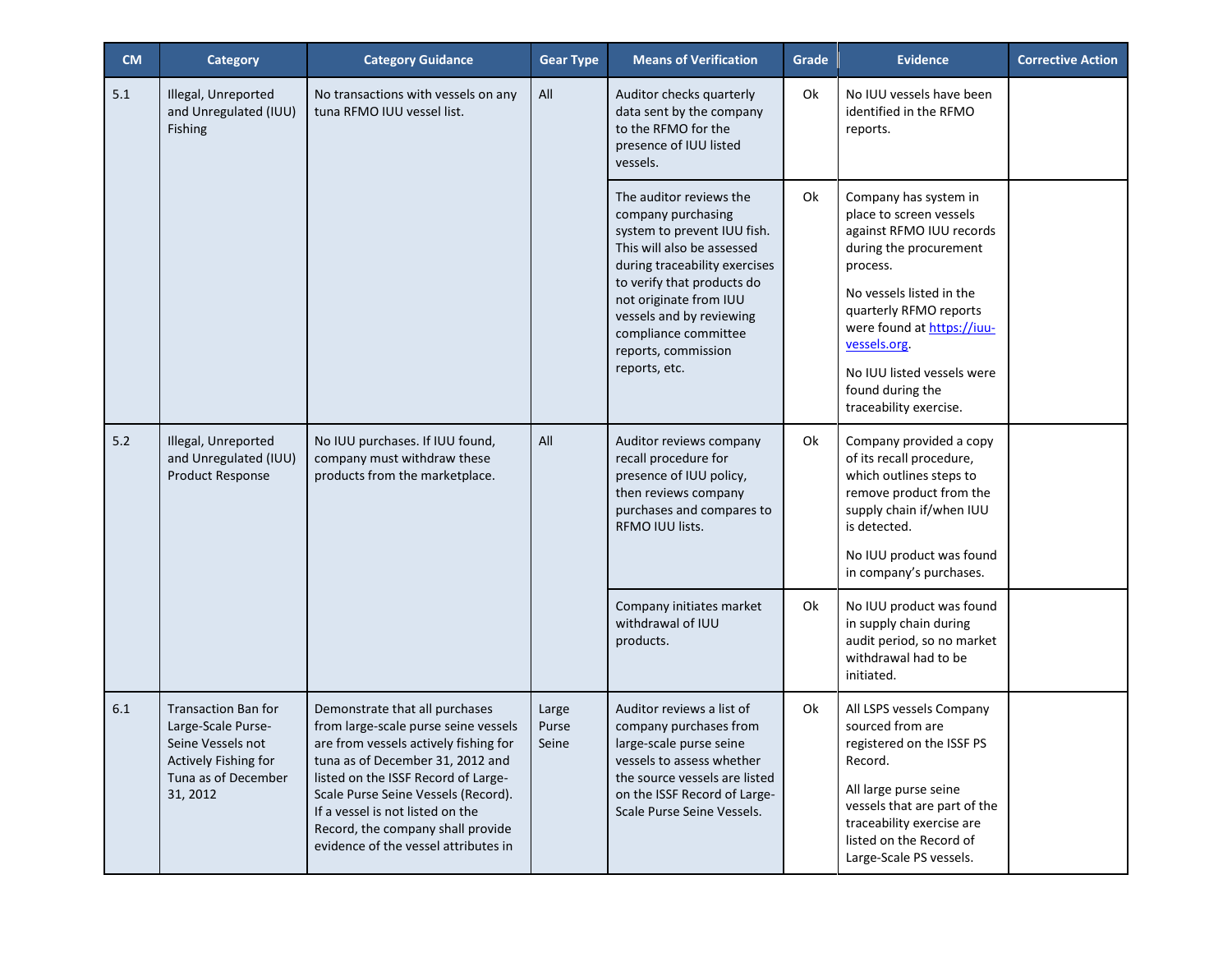| <b>CM</b> | <b>Category</b>                                                                                                                                              | <b>Category Guidance</b>                                                                                                                                                                                                                                                                                                                                                                                                                                                                                                                                                                                                                                                                                                                                                                                                                                                                                                                                                                                                                                                                                                                                                                                                                                 | <b>Gear Type</b>        | <b>Means of Verification</b>                                                                                                                                                                                                                                                                                                                                                            | Grade | <b>Evidence</b>                                                                                                                                                                                                                                                                        | <b>Corrective Action</b> |
|-----------|--------------------------------------------------------------------------------------------------------------------------------------------------------------|----------------------------------------------------------------------------------------------------------------------------------------------------------------------------------------------------------------------------------------------------------------------------------------------------------------------------------------------------------------------------------------------------------------------------------------------------------------------------------------------------------------------------------------------------------------------------------------------------------------------------------------------------------------------------------------------------------------------------------------------------------------------------------------------------------------------------------------------------------------------------------------------------------------------------------------------------------------------------------------------------------------------------------------------------------------------------------------------------------------------------------------------------------------------------------------------------------------------------------------------------------|-------------------------|-----------------------------------------------------------------------------------------------------------------------------------------------------------------------------------------------------------------------------------------------------------------------------------------------------------------------------------------------------------------------------------------|-------|----------------------------------------------------------------------------------------------------------------------------------------------------------------------------------------------------------------------------------------------------------------------------------------|--------------------------|
|           |                                                                                                                                                              | accordance with Conservation<br>Measure 6.2 (a). Any updates to the<br>Record must be made in accordance<br>with $6.2(a)$ .                                                                                                                                                                                                                                                                                                                                                                                                                                                                                                                                                                                                                                                                                                                                                                                                                                                                                                                                                                                                                                                                                                                              |                         |                                                                                                                                                                                                                                                                                                                                                                                         |       |                                                                                                                                                                                                                                                                                        |                          |
| 6.2(e)    | Purchases from<br><b>Purse Seine</b><br>Vessels in Fleets with<br>Other Vessels not in<br>Compliance with ISSF<br>Conservation<br>Measures 6.1 and<br>6.2(a) | Processors, traders, importers,<br>transporters, marketers and others<br>involved in the seafood<br>industry shall refrain from<br>transactions in skipjack, bigeye and<br>yellowfin tuna caught by any and all<br>large-scale purse seine vessels<br>owned by business<br>organizations or individuals that also<br>own large-scale purse seine vessels<br>not in compliance with ISSF<br>Conservation Measures 6.1 and<br>$6.2(a)$ .<br>For the purposes of this measure,<br>"owned" means a registered or<br>controlling (majority) interest in the<br>vessels:<br>(1) directly or indirectly (through<br>intermediary entities) by any<br>business organization or its<br>affiliated business organizations,<br>including commonly controlled<br>organizations, or<br>(2) directly or indirectly by any<br>individuals, including individual<br>ownership of any equity or<br>investment interest in whatever<br>form of any business organization<br>operating, managing, controlling or<br>receiving revenues from a vessel.<br>Individuals shall include any natural<br>person and his or her family<br>members (including spouse,<br>domestic partner, child, sibling,<br>parent or grandparent, whether<br>natural, adopted or by<br>marriage). | Large<br>Purse<br>Seine | Vessel representative will<br>be asked to provide a<br>complete list of all owned<br>large-scale purse seine<br>vessels, including IMO<br>numbers.<br>Auditor reviews list of<br>owned vessels and<br>compares it to the PVR<br>record. Auditor may review<br>RFMO records, and other<br>publicly available sources of<br>information,<br>to cross-reference<br>ownership declarations. | Ok    | All LSPS vessels listed in<br>the quarterly RFMO<br>reports are part of fleets<br>that are compliant with<br>CMs 6.1 and 6.2(a).<br>No suspicious vessels<br>identified in the<br>traceability exercise<br>belong to a "fleet" with<br>other LSPS vessels not<br>listed on the Record. |                          |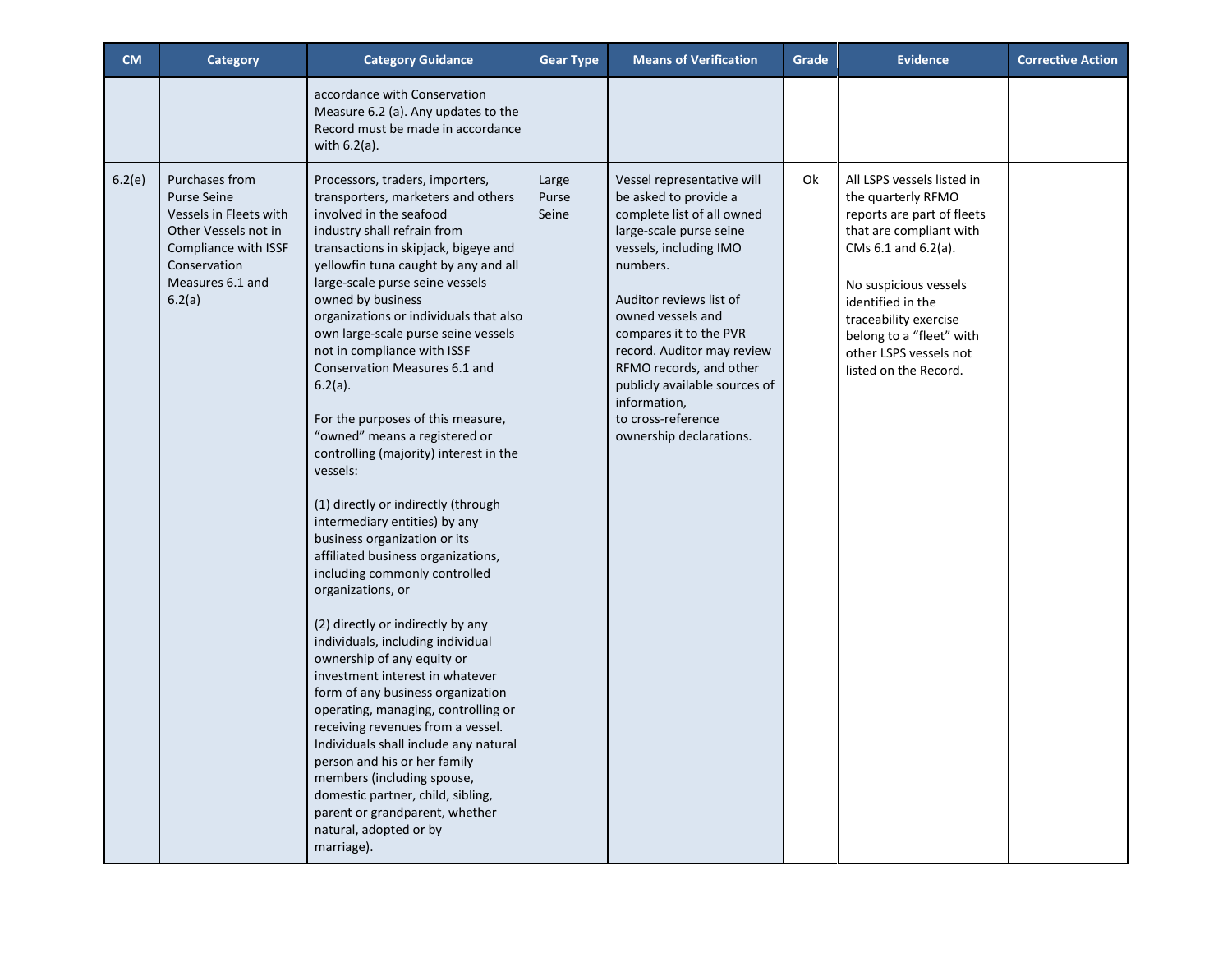| <b>CM</b> | <b>Category</b>                              | <b>Category Guidance</b>                                                                                                                                                                                                                                                          | <b>Gear Type</b>        | <b>Means of Verification</b>                                                                                                                                                                                                                                                                                     | Grade | <b>Evidence</b>                                                                                                                                                                                                                                                                                                                             | <b>Corrective Action</b> |
|-----------|----------------------------------------------|-----------------------------------------------------------------------------------------------------------------------------------------------------------------------------------------------------------------------------------------------------------------------------------|-------------------------|------------------------------------------------------------------------------------------------------------------------------------------------------------------------------------------------------------------------------------------------------------------------------------------------------------------|-------|---------------------------------------------------------------------------------------------------------------------------------------------------------------------------------------------------------------------------------------------------------------------------------------------------------------------------------------------|--------------------------|
| 7.1(a)    | Registration of<br><b>Controlled Vessels</b> | Register all controlled purse seine<br>and supply & tender vessels on the<br>PVR.                                                                                                                                                                                                 | All Purse<br>Seine      | Auditor will obtain list of<br>controlled vessels from<br>company and compare to<br>PVR. Information may also<br>come from industry and<br>media sources.                                                                                                                                                        | N/A   | Company provided a<br>written statement that it<br>does not control any purse<br>seine and/or supply &<br>tender vessels.                                                                                                                                                                                                                   |                          |
| 7.1(b)    | Registration of<br><b>Controlled Vessels</b> | Register all controlled longline<br>vessels on the PVR.                                                                                                                                                                                                                           | All<br>Longline         | Auditor will obtain list of<br>controlled vessels from<br>company and compare to<br>PVR. Information may also<br>come from industry and<br>media sources.                                                                                                                                                        | N/A   | Company provided a<br>written statement that it<br>does not control any<br>longline vessels.                                                                                                                                                                                                                                                |                          |
| 7.2       | Threshold<br>Requirement for PVR<br>Listing  | Obtain written verification that all<br>supplier purse seine vessels owned<br>by the same business organization<br>meet the requirements of CM 7.2.<br>For the purposes of this measure,<br>"owned" means a registered or<br>controlling (majority) interest in the<br>vessel(s). | Large<br>Purse<br>Seine | Auditor reviews the efficacy<br>of the verification process<br>used by PCs.<br>Auditor reviews publicly<br>available information on<br>the ownership of vessels.                                                                                                                                                 | Ok    | All LSPS vessels listed in<br>the quarterly RFMO<br>reports are either<br>operating individually or<br>part of fleets were all<br>other LSPS vessels are<br>registered on the PVR.<br>All purchases LSPS vessels<br>within the traceability<br>exercise seem to come<br>from fleets where all LSPS<br>vessels are registered on<br>the PVR. |                          |
| 7.3       | <b>Purchases from PVR</b><br><b>Vessels</b>  | For fishing trips beginning on or<br>after January 1, 2016, source 100%<br>of skipjack, yellowfin and bigeye<br>tuna caught by large-scale purse<br>seine vessels from vessels registered<br>in the PVR.                                                                          | Large<br>Purse<br>Seine | Auditor isolates skipjack,<br>yellowfin and bigeye tuna<br>caught by large-scale purse<br>seiners within the quarterly<br>RFMO data submission and<br>compares trip dates and<br>purchase data to PVR listing<br>dates. Supporting<br>documentation may be<br>requested to verify the<br>accuracy of trip dates. | Ok    | All LSPS vessels listed in<br>the quarterly RFMO<br>reports were registered on<br>the PVR at the time of<br>sourcing.<br>All vessels, trip details and<br>catch volumes of direct<br>purchases from LSPS that<br>are part the traceability<br>exercise match with PVR<br>listings.                                                          |                          |
| 7.4       | Supply and Tender<br>Vessels                 | 1. Processors, traders, importers,<br>transporters, marketers and others<br>involved in the seafood industry, for<br>skipjack, yellowfin and bigeye tuna                                                                                                                          | All Purse<br>Seine      | Auditor asks participating<br>company for list of supply<br>and tender vessels and<br>checks whether vessels are                                                                                                                                                                                                 | N/A   | Company provided a<br>statement that it doesn't<br>control any supply and<br>tender vessels.                                                                                                                                                                                                                                                |                          |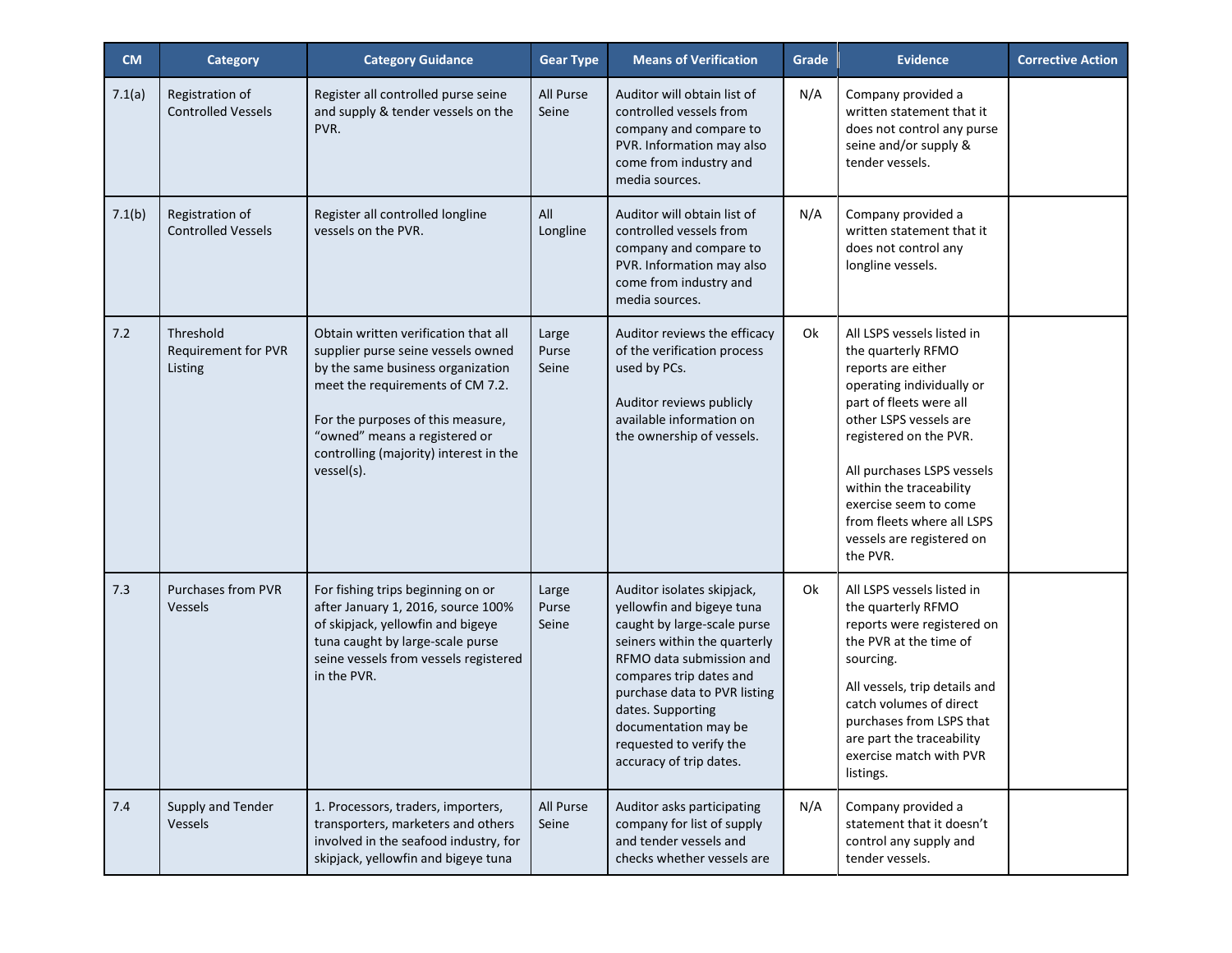| <b>CM</b> | <b>Category</b>                      | <b>Category Guidance</b>                                                                                                                                                                                                                                                                                                                                                                                                                                                                                                                                                                                                                                                                                                                                                                                                                                                                                                                                                                                                                                                                                                                                                                                                                                                                                               | <b>Gear Type</b> | <b>Means of Verification</b>                                                                                                                                                                                                                                                                                               | Grade | <b>Evidence</b>                                                                                                                                      | <b>Corrective Action</b> |
|-----------|--------------------------------------|------------------------------------------------------------------------------------------------------------------------------------------------------------------------------------------------------------------------------------------------------------------------------------------------------------------------------------------------------------------------------------------------------------------------------------------------------------------------------------------------------------------------------------------------------------------------------------------------------------------------------------------------------------------------------------------------------------------------------------------------------------------------------------------------------------------------------------------------------------------------------------------------------------------------------------------------------------------------------------------------------------------------------------------------------------------------------------------------------------------------------------------------------------------------------------------------------------------------------------------------------------------------------------------------------------------------|------------------|----------------------------------------------------------------------------------------------------------------------------------------------------------------------------------------------------------------------------------------------------------------------------------------------------------------------------|-------|------------------------------------------------------------------------------------------------------------------------------------------------------|--------------------------|
|           |                                      | with controlled supply or tender<br>vessels that operate with<br>purse seine vessels fishing for<br>skipjack, yellowfin and<br>bigeye tuna, shall:<br>(a) register all such vessels on the<br>ISSF ProActive Vessel Register (PVR)<br>and thereafter maintain such<br>registration indefinitely;<br>(b) ensure all such vessels are listed<br>on the authorized vessel record of<br>any of the RFMO<br>governing the ocean area in which<br>the tuna was caught;<br>(c) ensure all such vessels have an<br>IMO unique vessel identifier; and<br>(d) ensure all such vessels are not<br>listed on the IUU Vessel List of any<br>RFMO.<br>2.For the purposes of this measure,<br>controlled vessels include vessels as<br>defined in ISSF CM 7.1.<br>3. When registering all controlled<br>supply or tender vessels on the PVR,<br>in addition to the vessel attribute<br>data already required as part of the<br>PVR listing application, the vessel<br>owner must provide the vessel<br>names and flags of all the purse<br>seine vessels that the listed supply<br>or tender vessels support, to the<br>maximum extent possible.<br>4. For purposes of this measure,<br>supply and tender vessels are any<br>vessel used, or intended for use, for<br>the purpose of fishing or the<br>transport of fishery products. |                  | listed on the PVR.<br>Auditor verifies vessel<br>attribute data, IMO<br>number, RFMO registration,<br>ownership, and whether<br>vessel(s) appear on RFMO<br><b>IUU lists.</b><br>Auditor reviews list of PS<br>vessels linked to each<br>supply & tender vessel. PS<br>vessel list must include<br>vessel names and flags. |       | No supply and tender<br>vessels identified in the<br>RFMO reports.<br>No supply and tender<br>vessels were recorded in<br>the traceability exercise. |                          |
| 7.5       | <b>Purchases from PVR</b><br>Vessels | If purchasing albacore, yellowfin<br>and bigeye tuna from longline<br>vessels, processors, traders,                                                                                                                                                                                                                                                                                                                                                                                                                                                                                                                                                                                                                                                                                                                                                                                                                                                                                                                                                                                                                                                                                                                                                                                                                    | Longline         | If PC purchases albacore,<br>yellowfin or bigeye tuna<br>from longline vessels,                                                                                                                                                                                                                                            | N/A   | Company stated it does<br>not source from large-<br>scale longline vessels.                                                                          |                          |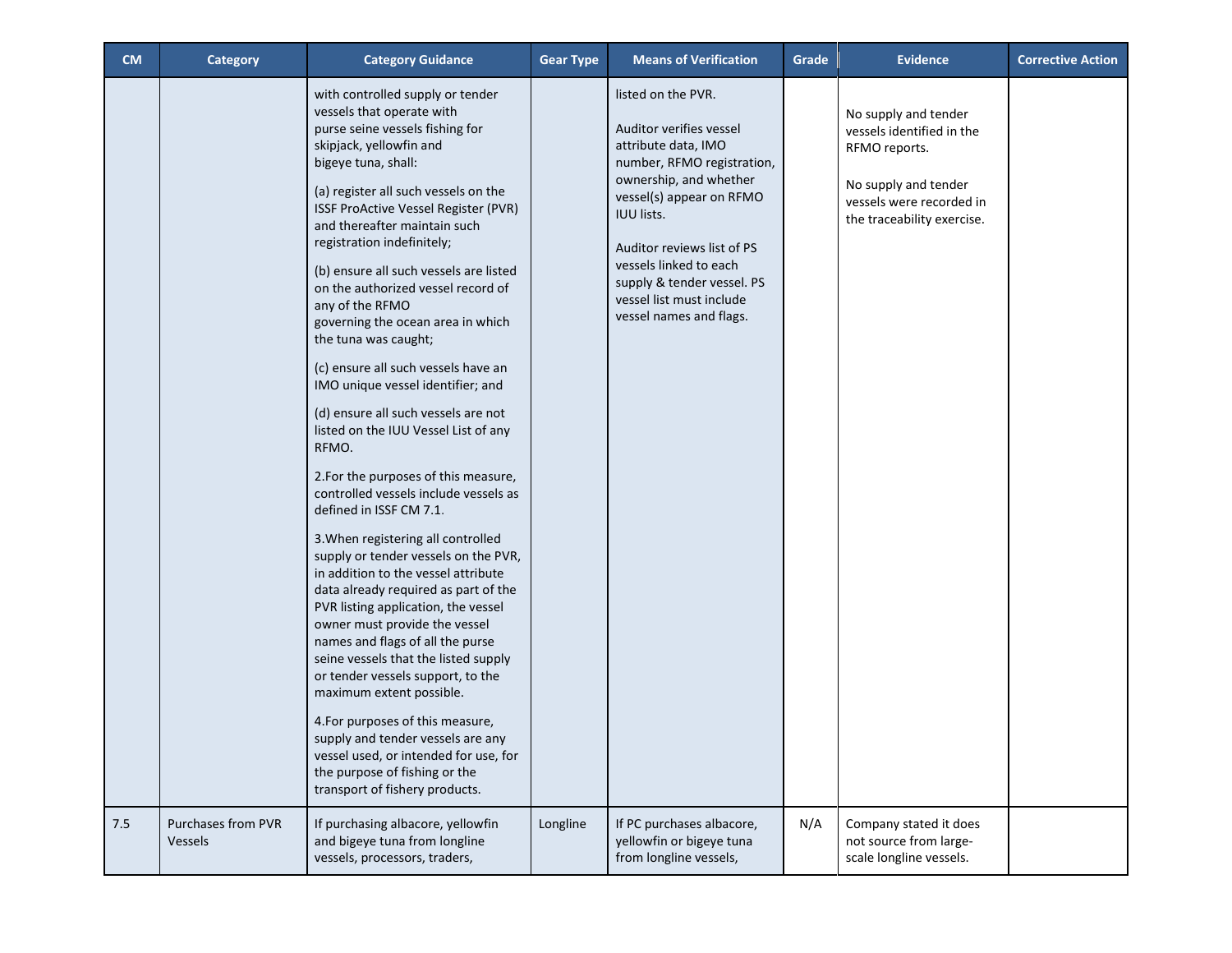| <b>CM</b> | <b>Category</b>                                                         | <b>Category Guidance</b>                                                                                                                                                                                                                                                                                                                                                                                      | <b>Gear Type</b>                    | <b>Means of Verification</b>                                                                                                                                                                                                                                                                                                                                                                                                                                                                                                                                                                                                                                                 | Grade | <b>Evidence</b>                                                                                                                                                                                                                                                      | <b>Corrective Action</b> |
|-----------|-------------------------------------------------------------------------|---------------------------------------------------------------------------------------------------------------------------------------------------------------------------------------------------------------------------------------------------------------------------------------------------------------------------------------------------------------------------------------------------------------|-------------------------------------|------------------------------------------------------------------------------------------------------------------------------------------------------------------------------------------------------------------------------------------------------------------------------------------------------------------------------------------------------------------------------------------------------------------------------------------------------------------------------------------------------------------------------------------------------------------------------------------------------------------------------------------------------------------------------|-------|----------------------------------------------------------------------------------------------------------------------------------------------------------------------------------------------------------------------------------------------------------------------|--------------------------|
|           |                                                                         | importers, transporters, marketers<br>and others involved in the seafood<br>industry shall:<br>Develop and make public by<br>December 31, 2019 a statement of<br>intent to increase purchases from<br>longline vessels registered on the<br>PVR.<br>Publish the percentage of their<br>longline purchases from PVR<br>registered longline vessels by March<br>31, 2020 or indicate no such<br>purchases made. |                                     | auditor checks for public PC<br>statement of intent to<br>increase purchases from<br>longline vessels registered<br>on the PVR<br>Auditor checks for<br>published PC statement(s)<br>regarding the percentage of<br>tuna sourced from PVR<br>registered longline vessels.<br>Auditor verifies the stated<br>percentage against volumes<br>reported in the quarterly<br>RFMO reports.<br>Or, if no purchases of<br>albacore, yellowfin or<br>bigeye tuna are made from<br>PVR longline vessels,<br>auditor checks for PC<br>statement indicating that<br>no purchase was made<br>from PVR registered<br>longline vessels and cross-<br>checks with quarterly<br>RFMO reports. |       | No purchases from large-<br>scale longline vessels were<br>listed in the RFMO reports<br>The company provided a<br>written statement that it<br>does not source from<br>longline vessels. Statement<br>matches with available<br>sourcing data from RFMO<br>reports. |                          |
| 8.1       | <b>Exemption for Very</b><br><b>Small Purse Seine</b><br><b>Vessels</b> | Very small purse seine vessels are<br>exempted from the following ISSF<br><b>Conservation Measures:</b><br>3.4 Skipper Best Practices<br>4.4(a) Transshipment                                                                                                                                                                                                                                                 | <b>Very Small</b><br>Purse<br>Seine | The company can<br>demonstrate that the<br>vessel is less than 30 GT by<br>providing fishing licenses,<br>vessel surveys, photos, etc.                                                                                                                                                                                                                                                                                                                                                                                                                                                                                                                                       | N/A   | Company stated it did not<br>source directly from any<br>very small PS vessels.<br>No very small purse seine<br>vessels identified in the<br>quarterly RFMO reports or<br>through the traceability<br>exercise.                                                      |                          |
| 9.1       | Public Policy on Social<br>and Labor Standards                          | Processors, traders, importers,<br>transporters, marketers and others<br>involved in the seafood<br>industry shall develop and publish a<br>public social and labor standards<br>policy and/or sourcing policy that<br>applies to it and its supply chain,                                                                                                                                                    | $\mathsf{All}$                      | Auditor determines when<br>public policy(ies) was<br>published, and<br>whether Company has used<br>a format developed by, or<br>signed<br>onto, one of the policies                                                                                                                                                                                                                                                                                                                                                                                                                                                                                                          | Ok    | The company has an<br>Ethical Trade & Human<br>Rights Policy public policy,<br>which applies to it and its<br>supply chain, and which is<br>consistent with this CM:<br>https://www.princesgroup                                                                     |                          |